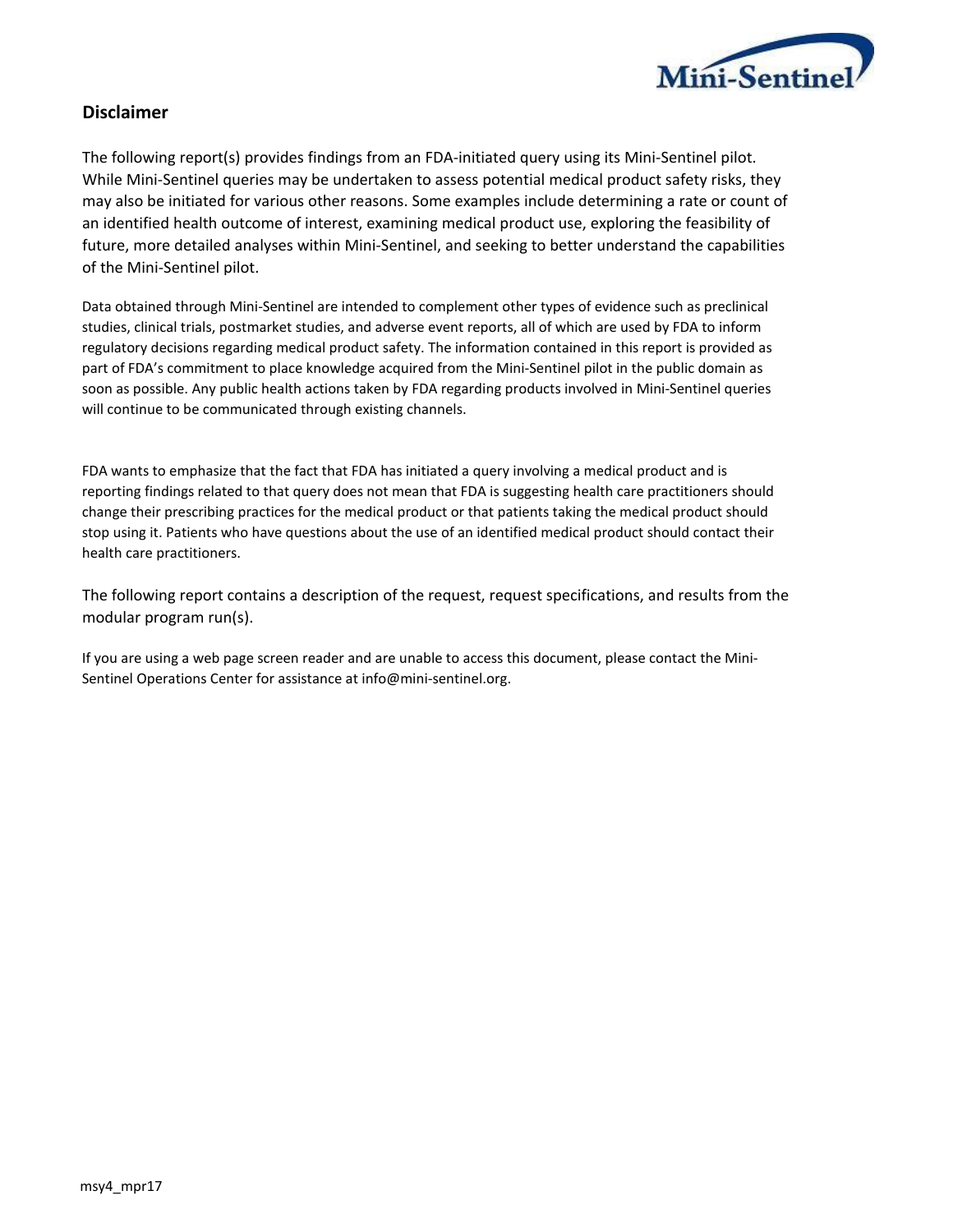

| <b>Overview</b>                                                  |                                                                                                                                                                                                                                                                                                                                                                                                                                                                                                                                                                                                                   |
|------------------------------------------------------------------|-------------------------------------------------------------------------------------------------------------------------------------------------------------------------------------------------------------------------------------------------------------------------------------------------------------------------------------------------------------------------------------------------------------------------------------------------------------------------------------------------------------------------------------------------------------------------------------------------------------------|
|                                                                  | Request Description MSOC initiated a query using Modular Program #3 (MP3) to investigate anti-depressant use (SSRIs,<br>SNRIs, and tricyclics) and risk of bleeding events (intracerebral and gastrointestinal hemorrhage)<br>among members with a pre-existing condition of depression, and members with no pre-existing<br>condition requirements. The query was run against the Mini-Sentinel Distributed Database for the<br>time period 1/1/2009 to 12/31/2011 (query period). The package was distributed to 18 Data<br>Partners on February 12, 2012.                                                      |
|                                                                  | Results provide counts of new SSRI, SNRI, and tricyclics users, treatment episodes, dispensings, total<br>days supplied, days at risk, events, eligible members, and member-days. Total days supplied are<br>from the MSCDM outpatient pharmacy table for records identified using valid NDC codes (for any<br>form, e.g., tablet, vial, topical). A user is considered a new user if they 1) are unexposed to the anti-<br>depressant class of interest in the 183 days before index (exposure washout period); and 2) have not<br>had an event of interest in the 183 days before index (event washout period). |
| <b>Request ID</b><br><b>Specifications</b><br>Glossary<br>Table1 | $msy4_mpr17_v1$<br>Program parameter inputs and scenarios<br>List of Terms found in this Report and their Definitions<br>Table displaying the Number of New Users, New Episodes, Dispensings, Total Days Supplied, Days at<br>Risk, New Events, Eligible Members, Member-Days, New Users per 1,000 Eligible Members, Days<br>Supplied per User, Dispensings per User, Days Supplied per Dispensing, and New Events per 100,00<br>Days at Risk by Drug Class, Outcome, and Pre-Existing Condition Criteria - January 1, 2009 to<br>December 31, 2011.                                                              |
| Figure1                                                          | Three figures displaying the information in Table 1.                                                                                                                                                                                                                                                                                                                                                                                                                                                                                                                                                              |
| Table2                                                           | Table displaying the Number of New Users, New Episodes, Dispensings, Total Days Supplied, Days at<br>Risk, New Events, Eligible Members, Member-Days, New Users per 1,000 Eligible Members, Days<br>Supplied per User, Dispensings per User, Days Supplied per Dispensing, and New Events per 100,00<br>Days at Risk by Drug Class, Outcome, Pre-Existing Condition Criteria, and Age Group - January 1,<br>2009 to December 31, 2011.                                                                                                                                                                            |
| Table <sub>3</sub>                                               | Table displaying the Number of New Users, New Episodes, Dispensings, Total Days Supplied, Days at<br>Risk, New Events, Eligible Members, Member-Days, New Users per 1,000 Eligible Members, Days<br>Supplied per User, Dispensings per User, Days Supplied per Dispensing, and New Events per 100,00<br>Days at Risk by Drug Class, Outcome, Pre-Existing Condition Criteria, and Sex - January 1, 2009 to<br>December 31, 2011.                                                                                                                                                                                  |
| Table4                                                           | Table displaying the Number of New Users, New Episodes, Dispensings, Total Days Supplied, Days at<br>Risk, New Events, Eligible Members, Member-Days, New Users per 1,000 Eligible Members, Days<br>Supplied per User, Dispensings per User, Days Supplied per Dispensing, and New Events per 100,00<br>Days at Risk by Drug Class, Outcome, Pre-Existing Condition Criteria, and Year - January 1, 2009 to<br>December 31, 2011.                                                                                                                                                                                 |
| Notes:                                                           | Please contact the Mini-Sentinel Operations Center (MSOC_Requests@harvardpilgrim.org) for<br>questions and to provide comments/suggestions for future enhancements to this document.                                                                                                                                                                                                                                                                                                                                                                                                                              |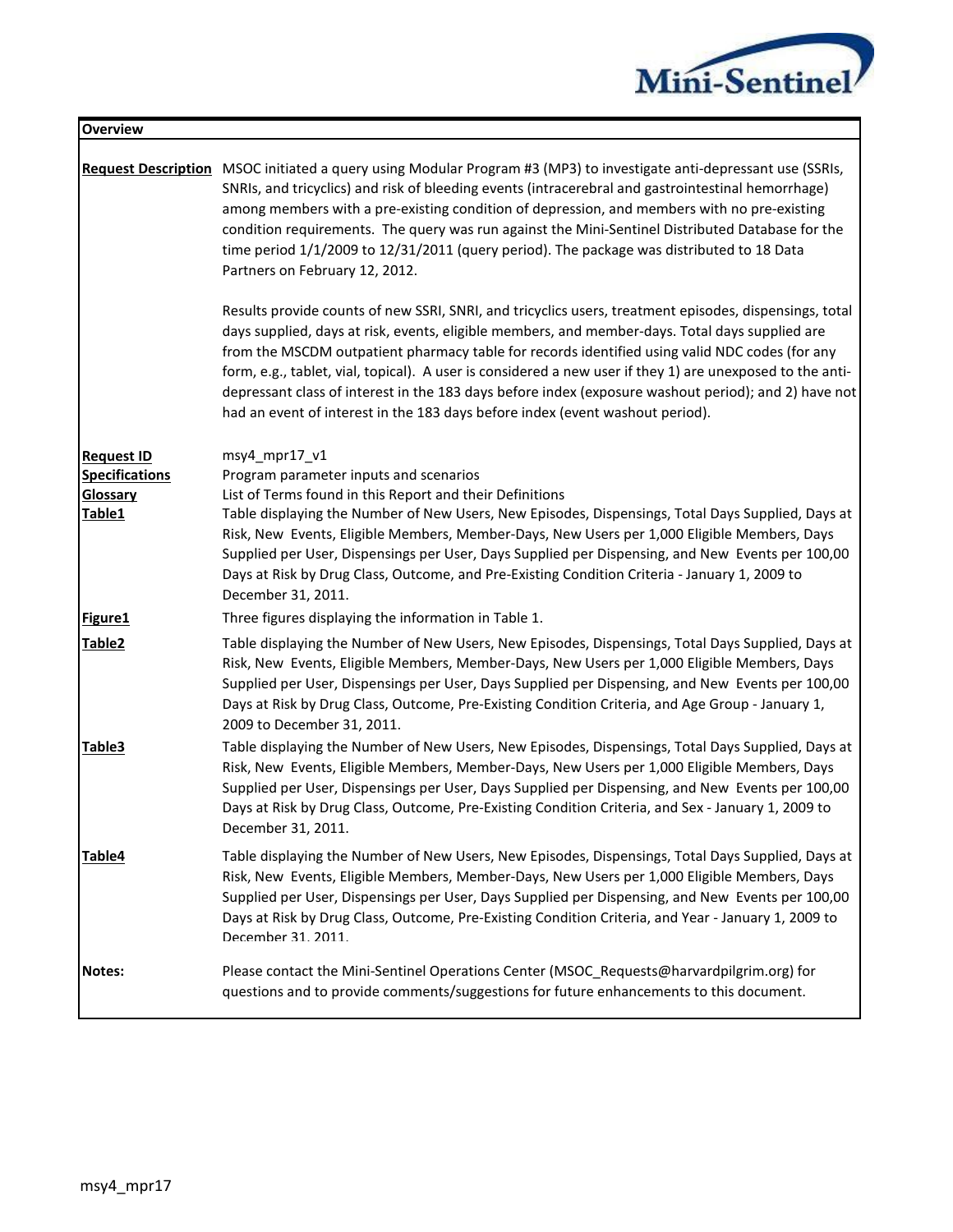

# **Glossary of Terms in Modular Program 3\***

**Blackout Period** - number of days at the beginning of a treatment episode that events are to be ignored. If an event occurs during the blackout period, the episode is excluded.

**Care Setting** - type of medical encounter or facility where the exposure, event, or condition code was recorded. Possible care settings include: Inpatient Hospital Stay (IP), Non-Acute Institutional Stay (IS), Emergency Department (ED), Ambulatory Visit (AV), and Other Ambulatory Visit (OA).

**Days at Risk** - number of days members are at risk for an event during a treatment episode (calculated using number of days supplied plus any episode gaps and exposure extension periods).

**Eligible Members** - Number of members eligible for an incident treatment episode (defined by the exposure and event washout periods) with drug and medical coverage during the query period.

**Enrollment Gap -** number of days allowed between two consecutive enrollment periods without breaking a "continuously enrolled" sequence.

**Episode Gap -** number of days allowed between two (or more) consecutive treatment episodes to be considered the same treatment episode.

**Exposure Extension Period -** number of days post-treatment episode where outcomes/events are still attributed to a treatment episode.

**Incidence type (drug/exposure)-** Minimum incidence type will consider the first treatment episode in the query period as long as it is the first treatment episode in the user's entire available history. Single and Multiple incidence types will use the washout period to establish incidence; however, Single will only consider the first treatment episode whereas Multiple will consider all qualifying incident treatment episodes.

**Incidence type (event/outcome)-** Minimum incidence type considers the first event in a valid episode as long as it is the first event in the user's entire available history. Multiple incidence type uses the washout period to establish incidence and considers all qualifying incident treatment episodes. The program will only consider one event per episode, but the Multiple incidence type will consider more than one event per user if a user has more than one incident episode.

**Inclusion/Exclusion Indicator -** indicates whether condition(s) of interest are used for inclusion or exclusion criteria. A value of 1 instructs the program that members must have the condition of interest (inclusion criteria); a value of 0 instructs the program that members must not have the condition of interest (exclusion criteria).

**Lookback Period Start and End -** range of days relative to index that the program looks for inclusion/exclusion conditions of interest. For example, if the Inclusion/Exclusion Indicator =1, Lookback Period Start = -183 and Lookback Period End = 0, the cohort will only include members with the condition of interest present in the 183 days prior to and including the index date (the index date is day 0).

**Member-Days -** sum of all days a member is eligible for an incident treatment episode (i.e., days that the member meets all inclusion criteria such a incidence, pre-existing condition, and enrollment requirements).

**Minimum Days Supplied -** specifies a minimum number of days in length of the days supplied for the episode to be

considered. **Minimum Episode Duration -** specifies a minimum number of days a treatment episode must have in order to be considered.

**New Episodes -** new treatment episodes; length of episode is determined by days supplied in one dispensing (or consecutive dispensings bridged by the episode gap).

**New Users -** number of members with incident exposure during the query period. A user may only be counted once in a query period.

**Principal Diagnosis -** diagnosis or condition established to be chiefly responsible for admission of the patient to the hospital. YES will only consider diagnoses flagged as Principal.

**Query Period -** period in which the modular program evaluates exposures of interest.

**Total Days Supplied -** number of days supplied for all dispensings in qualifying treatment episodes.

**Washout Period (drug/exposure)\*\* -** number of days a user is required to have no evidence of prior exposure (drug dispensing/procedure) and continuous drug and medical coverage prior to an incident treatment episode.

**Washout Period (event/outcome)\*\* -** number of days a user is required to have no evidence of a prior event

(procedure/diagnosis) and continuous drug and medical coverage prior to an incident treatment episode.

\*all terms may not be used in this report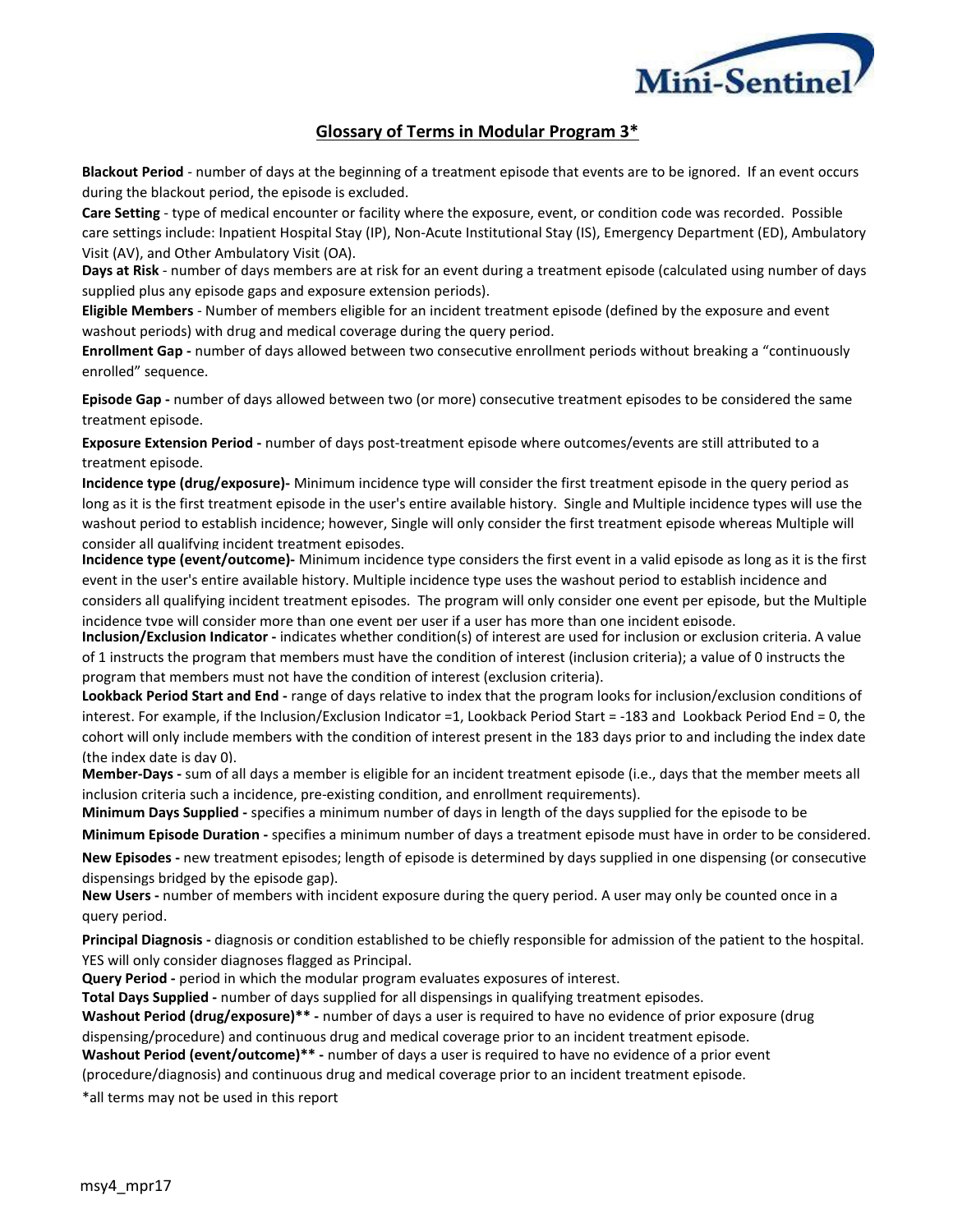

#### **Modular Program 3 Specifications for Query ID MSY4\_MPR17**

Modular Program #3 was used to investigate intracerebral hemorrhage (ICH) and gastrointestinal hemorrhage (GIH) diagnoses among new SSRI, SNRI, and tricyclics users with and without the criteria of a pre-existing condition Appendix A for a list of ICD-9-CM codes used in this request). The query period was from January 1, 2009 to December 31, 2011, and the enrollment gap was set at 45 days. Age groups were split as follows: 0-19, 20-34, 35-49 12 different scenarios were examined in this report with differing exposures of interest, events, and pre-existing condition requirements. See below for a description of each of these scenarios.

|               |                              |                                                                                                                                                                                                                                                                                                                                                                                                                              |               | Drug/Exposure                              |                 |                                 |                                   |                                           | <b>Inclusion/Exclusion Condition(s)</b> |                                                         |                                          |             |                 |                             | Event/Outcome            |                          |                             |                               |                       |                                          |
|---------------|------------------------------|------------------------------------------------------------------------------------------------------------------------------------------------------------------------------------------------------------------------------------------------------------------------------------------------------------------------------------------------------------------------------------------------------------------------------|---------------|--------------------------------------------|-----------------|---------------------------------|-----------------------------------|-------------------------------------------|-----------------------------------------|---------------------------------------------------------|------------------------------------------|-------------|-----------------|-----------------------------|--------------------------|--------------------------|-----------------------------|-------------------------------|-----------------------|------------------------------------------|
| Scenario<br>1 | Incident<br>exposure<br>SSRI | Incident w/<br>respect to:<br>SSRI                                                                                                                                                                                                                                                                                                                                                                                           | (days)<br>183 | Washout incidence Episode<br>type*<br>Mult | gap<br>$\Omega$ | Extension<br>period<br>$\Omega$ | <b>Min</b><br>episode<br>$\Omega$ | Min days<br>duration supplied<br>$\Omega$ | Condition<br>None                       | Inclusion/<br><b>Exclusion</b><br>Indicator<br>$\cdots$ | Lookback Lookback<br><b>Start</b><br>--- | End<br>---  | Care<br>Setting | Principal<br>Dx<br>$\cdots$ | Event/<br>Outcome<br>GIH | Washout<br>(days)<br>183 | incidence<br>type**<br>Mult | Care<br><b>Setting</b><br>All | Principal<br>Dx<br>No | <b>Blackout</b><br>Period<br>$\mathbf 0$ |
| 2             | SSRI                         | SSRI                                                                                                                                                                                                                                                                                                                                                                                                                         | 183           | Mult                                       | $\mathbf 0$     | 0                               | $\mathbf 0$                       | $\mathbf 0$                               | None                                    | $\cdots$                                                |                                          | ---         |                 |                             | ICH                      | 183                      | Mult                        | All                           | No                    | $\mathbf 0$                              |
| 3             | SSRI                         | SSRI                                                                                                                                                                                                                                                                                                                                                                                                                         | 183           | Mult                                       | $\mathbf 0$     | 0                               | $\mathbf 0$                       | $\mathbf 0$                               | Depression                              | 1                                                       | $-183$                                   | $\mathbf 0$ | All             | No                          | GIH                      | 183                      | Mult                        | All                           | No                    | $\mathbf 0$                              |
| 4             | SSRI                         | SSRI                                                                                                                                                                                                                                                                                                                                                                                                                         | 183           | Mult                                       | $\mathbf 0$     | $\mathbf 0$                     | $\mathbf 0$                       | $\mathbf 0$                               | Depression                              | $\mathbf{1}$                                            | $-183$                                   | 0           | All             | No                          | ICH                      | 183                      | Mult                        | All                           | No                    | $\mathbf 0$                              |
| 5             | SNRI                         | SNRI                                                                                                                                                                                                                                                                                                                                                                                                                         | 183           | Mult                                       | $\mathbf 0$     | 0                               | $\mathbf 0$                       | $\mathbf 0$                               | None                                    | $---$                                                   | ---                                      | ---         |                 | ---                         | GIH                      | 183                      | Mult                        | All                           | No                    | 0                                        |
| 6             | SNRI                         | SNRI                                                                                                                                                                                                                                                                                                                                                                                                                         | 183           | Mult                                       | $\mathsf 0$     | 0                               | $\mathbf 0$                       | $\mathbf 0$                               | None                                    | $\cdots$                                                | $---$                                    | $---$       | $---$           | $---$                       | ICH                      | 183                      | Mult                        | All                           | No                    | 0                                        |
| 7             | SNRI                         | SNRI                                                                                                                                                                                                                                                                                                                                                                                                                         | 183           | Mult                                       | $\mathbf 0$     | $\mathbf 0$                     | $\mathbf 0$                       | $\mathbf 0$                               | Depression                              | $\mathbf{1}$                                            | $-183$                                   | $\mathbf 0$ | All             | No                          | GIH                      | 183                      | Mult                        | All                           | No                    | $\mathbf 0$                              |
| 8             | SNRI                         | SNRI                                                                                                                                                                                                                                                                                                                                                                                                                         | 183           | Mult                                       | $\mathbf 0$     | 0                               | $\mathbf 0$                       | $\mathbf 0$                               | Depression                              | $\mathbf{1}$                                            | $-183$                                   | $\mathbf 0$ | All             | No                          | ICH                      | 183                      | Mult                        | All                           | No                    | 0                                        |
| 9             | Tricyclics                   | Tricyclics                                                                                                                                                                                                                                                                                                                                                                                                                   | 183           | Mult                                       | $\mathbf 0$     | $\mathbf 0$                     | $\mathbf 0$                       | $\mathbf 0$                               | None                                    |                                                         |                                          |             |                 | $--$                        | GIH                      | 183                      | Mult                        | All                           | No                    | $\mathbf 0$                              |
| 10            | Tricyclics                   | Tricyclics                                                                                                                                                                                                                                                                                                                                                                                                                   | 183           | Mult                                       | $\mathsf 0$     | 0                               | $\mathbf 0$                       | $\mathbf 0$                               | None                                    | ---                                                     | ---                                      | ---         |                 | ---                         | ICH                      | 183                      | Mult                        | All                           | No                    | 0                                        |
| 11            | Tricyclics                   | Tricyclics                                                                                                                                                                                                                                                                                                                                                                                                                   | 183           | Mult                                       | $\pmb{0}$       | 0                               | $\mathbf 0$                       | $\mathbf 0$                               | Depression                              | 1                                                       | $-183$                                   | $\mathbf 0$ | All             | No                          | GIH                      | 183                      | Mult                        | All                           | No                    | 0                                        |
| 12            | Tricyclics                   | Tricyclics                                                                                                                                                                                                                                                                                                                                                                                                                   | 183           | Mult                                       | $\mathbf 0$     | 0                               | $\mathbf 0$                       | $\mathbf 0$                               | Depression                              | 1                                                       | $-183$                                   | $\mathbf 0$ | All             | No                          | <b>ICH</b>               | 183                      | Mult                        | All                           | No                    | 0                                        |
|               |                              | NDC codes checked against First Data Bank's "National Drug Data File (NDDF®) Plus"<br>ICD-9-CM diagnosis and procedure codes checked against "Ingenix 2012 ICD-9-CM Data File" provided by OptumInsight<br>HCPCS codes checked against "Optum 2012 HCPCS Level II Data File" provided by OptumInsight<br>CPT codes checked against "Optum 2012 Current Procedure Codes & Relative Values Data File" provided by OptumInsight |               |                                            |                 |                                 |                                   |                                           |                                         |                                                         |                                          |             |                 |                             |                          |                          |                             |                               |                       |                                          |

\*A "multiple" incidence type for the exposure will consider all treatment episodes for a user during the query period that satisfies the washout period. A user may have more than one treatment episode.

\*\*A "multiple" incidence type for the event will consider the first event for each episode that satisfies the Washout Period criteria of 183 days. There can be at most one event per episode, but a user may have multiple ev episodes.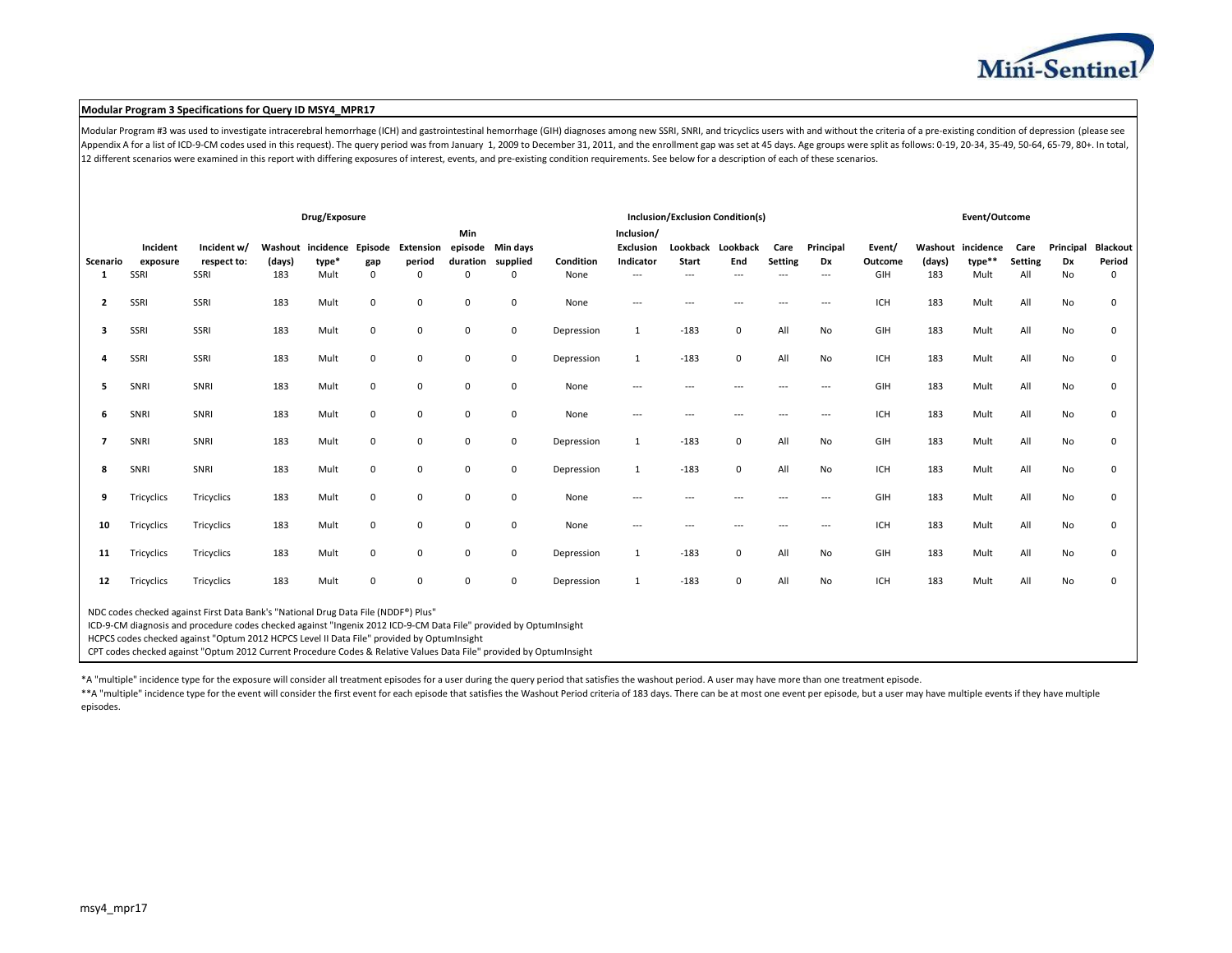

## **Table 1. Summary of Incident Anti-Depressant Use and Intracerebral and Gastrointestinal Bleeding in the MSDD between January 1, 2009 and December 31, 2011, by Drug Class and Outcome**

|                                 |                  |                 |                    |                   |              |        |                |                    | New Users/1K   | Days        |              | Days              |              |
|---------------------------------|------------------|-----------------|--------------------|-------------------|--------------|--------|----------------|--------------------|----------------|-------------|--------------|-------------------|--------------|
|                                 |                  | <b>New</b>      |                    | <b>Total Days</b> |              | New    | Eligible       |                    | Eligible       | Supplied/   | Dispensings/ | Supplied/         | Events/100K  |
|                                 | <b>New Users</b> | <b>Episodes</b> | <b>Dispensings</b> | <b>Supplied</b>   | Days at Risk | Events | <b>Members</b> | <b>Member-Davs</b> | <b>Members</b> | <b>User</b> | User         | <b>Dispensing</b> | Days at Risk |
| <b>SNRIS</b>                    |                  |                 |                    |                   |              |        |                |                    |                |             |              |                   |              |
| <b>No Pre-Existing Criteria</b> |                  |                 |                    |                   |              |        |                |                    |                |             |              |                   |              |
| Outcome of GIH                  | 712,214          | 744,068         | 1,441,575          | 50,788,629        | 49,534,617   | 573    | 66,014,568     | 39,274,095,438     | 10.79          | 71.31       | 2.02         | 35.23             | 1.16         |
| Outcome of ICH                  | 713,032          | 745,017         | 1,443,052          | 50,836,421        | 49,604,001   | 242    | 66,016,962     | 39,288,425,501     | 10.80          | 71.30       | 2.02         | 35.23             | 0.49         |
| <b>Pre-Existing Depression</b>  |                  |                 |                    |                   |              |        |                |                    |                |             |              |                   |              |
| Outcome of GIH                  | 322,862          | 331,719         | 680,253            | 23,934,032        | 23,320,508   | 309    | 5,144,573      | 1,312,236,900      | 62.76          | 74.13       | 2.11         | 35.18             | 1.33         |
| Outcome of ICH                  | 323,370          | 332,299         | 681,186            | 23,963,861        | 23,361,742   | 125    | 5,145,569      | 1,313,984,893      | 62.84          | 74.11       | 2.11         | 35.18             | 0.54         |
| <b>SSRIS</b>                    |                  |                 |                    |                   |              |        |                |                    |                |             |              |                   |              |
| <b>No Pre-Existing Criteria</b> |                  |                 |                    |                   |              |        |                |                    |                |             |              |                   |              |
| Outcome of GIH                  | 2,800,664        | 3,016,101       | 5,748,523          | 217,465,130       | 210,634,069  | 2,523  | 64,336,986     | 37,405,819,415     | 43.53          | 77.65       | 2.05         | 37.83             | 1.20         |
| Outcome of ICH                  | 2,801,822        | 3,017,741       | 5,748,214          | 217,444,915       | 210,713,155  | 1,115  | 64,339,459     | 37,418,745,880     | 43.55          | 77.61       | 2.05         | 37.83             | 0.53         |
| <b>Pre-Existing Depression</b>  |                  |                 |                    |                   |              |        |                |                    |                |             |              |                   |              |
| Outcome of GIH                  | 1,072,924        | 1,117,617       | 2,249,998          | 86,869,565        | 84,003,869   | 1,061  | 3,966,681      | 764,931,107        | 270.48         | 80.97       | 2.10         | 38.61             | 1.26         |
| Outcome of ICH                  | 1,073,829        | 1,118,667       | 2,250,647          | 86,887,014        | 84,069,999   | 428    | 3,967,943      | 766,023,859        | 270.63         | 80.91       | 2.10         | 38.61             | 0.51         |
| <b>Tricyclics</b>               |                  |                 |                    |                   |              |        |                |                    |                |             |              |                   |              |
| <b>No Pre-Existing Criteria</b> |                  |                 |                    |                   |              |        |                |                    |                |             |              |                   |              |
| Outcome of GIH                  | 727,654          | 772,432         | 1,153,708          | 42,325,531        | 41,440,866   | 548    | 66,325,331     | 39,468,463,947     | 10.97          | 58.17       | 1.59         | 36.69             | 1.32         |
| Outcome of ICH                  | 728,703          | 773,628         | 1,155,833          | 42,401,274        | 41,531,828   | 264    | 66,327,714     | 39,482,938,259     | 10.99          | 58.19       | 1.59         | 36.68             | 0.64         |
| <b>Pre-Existing Depression</b>  |                  |                 |                    |                   |              |        |                |                    |                |             |              |                   |              |
| Outcome of GIH                  | 134,071          | 138.694         | 230.477            | 8,317,668         | 8,109,804    | 159    | 5,452,900      | 1,472,384,998      | 24.59          | 62.04       | 1.72         | 36.09             | 1.96         |
| Outcome of ICH                  | 134,463          | 139,122         | 231,347            | 8,348,311         | 8,146,155    | 63     | 5,453,895      | 1,474,338,555      | 24.65          | 62.09       | 1.72         | 36.09             | 0.77         |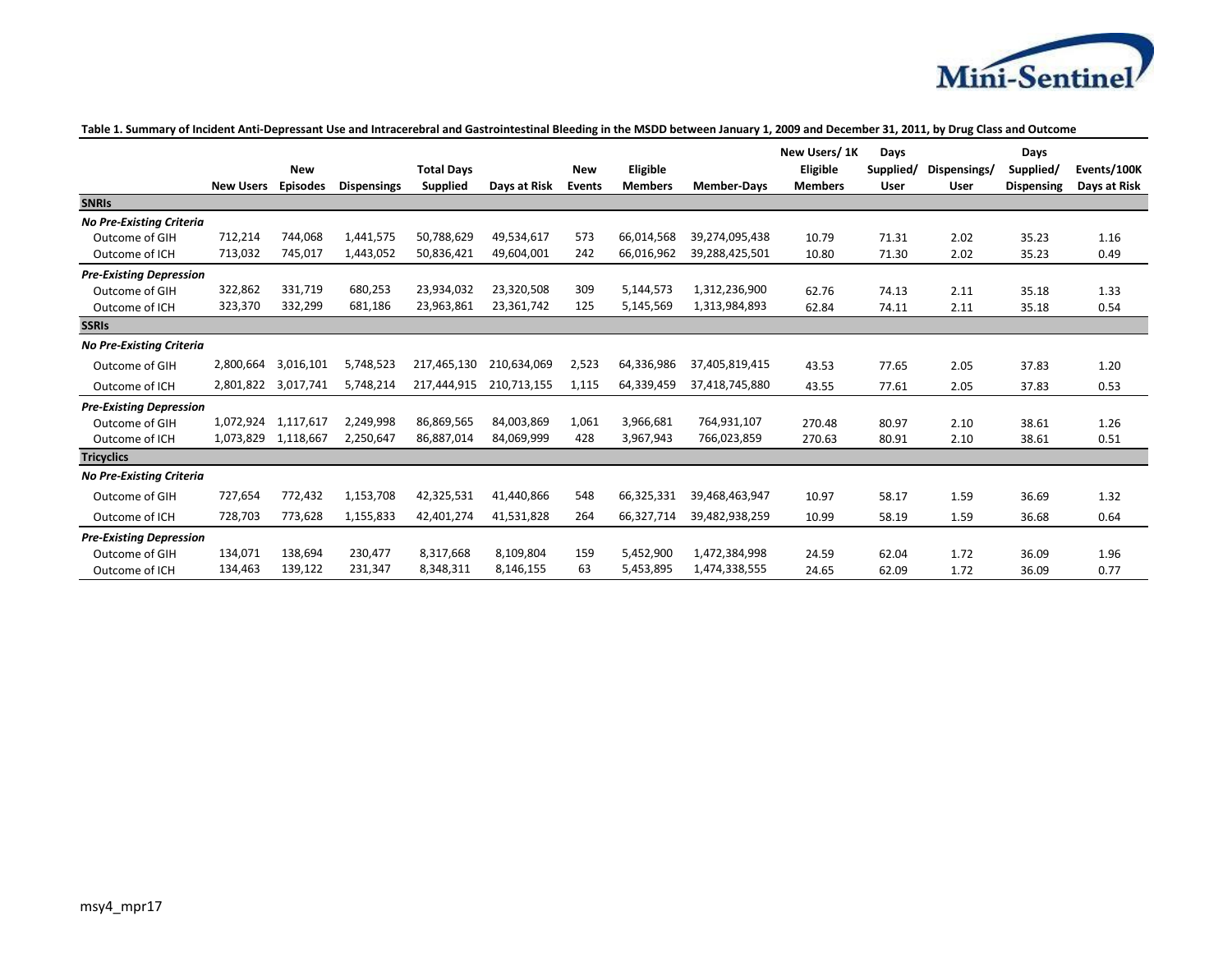



**Figure 1a. Number of New Users, New Episodes, and Dispensings between January 1, 2009 and December 31, 2011 by Drug Class, Outcome, and Pre-existing Condition Requirements**

 $\blacksquare$  New Users  $\blacksquare$  New Episodes  $\blacksquare$  Dispensings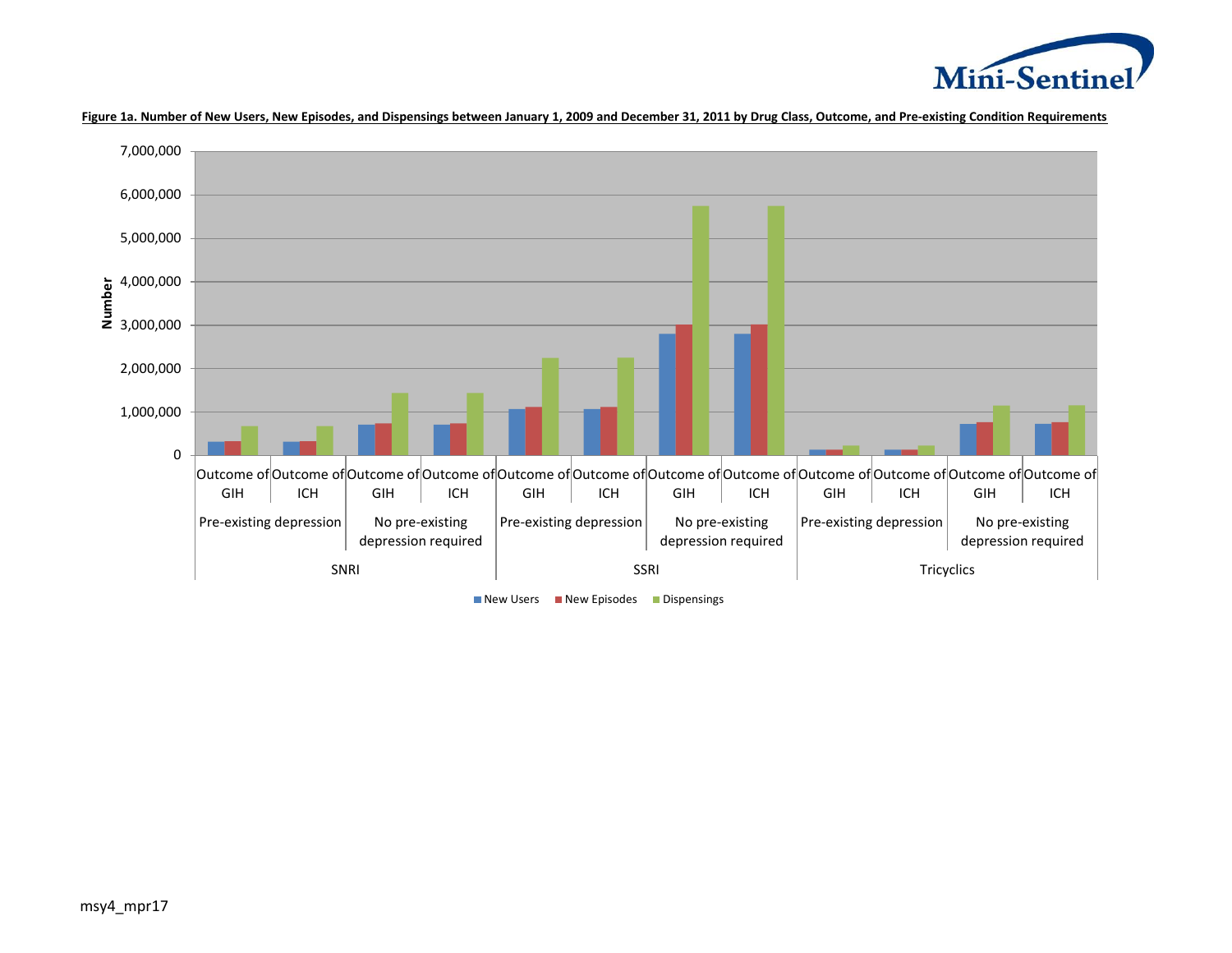

**Figure 1b. New Users per 1,000 Eligible Members, Dispensings per User, and New Events per 100,000 Days at Risk between January 1, 2009 and December 31, 2011 by Drug Class,Outcome, and Pre-existing Condition Requirements**

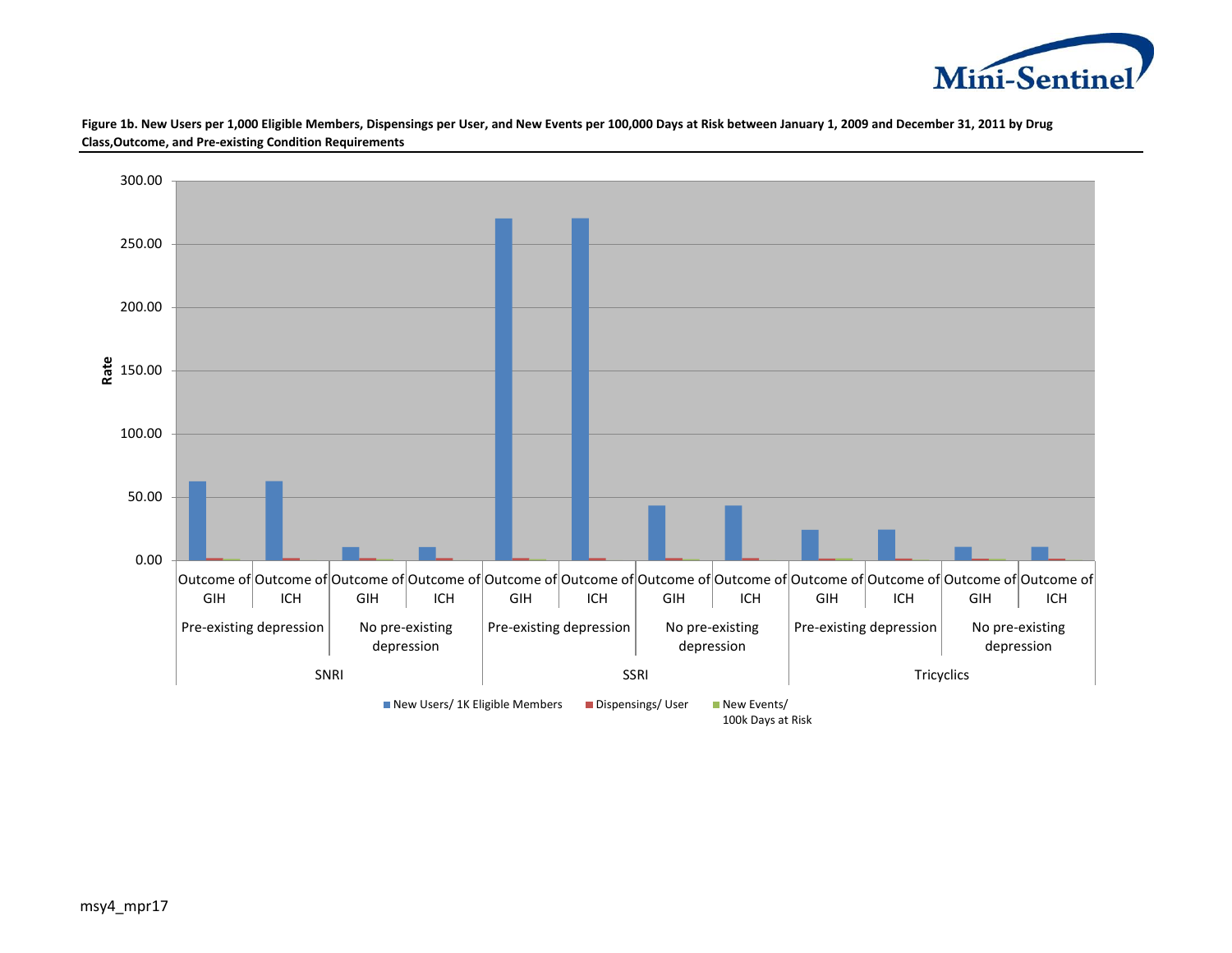

**Figure 1c. Days Supplied per User and Days Supplied per Dispensing between January 1, 2009 and December 31, 2011 by Drug Class,Outcome, and Pre-existing Condition Requirements**



■ Days Supplied/ User ■ Days Supplied/ Dispensing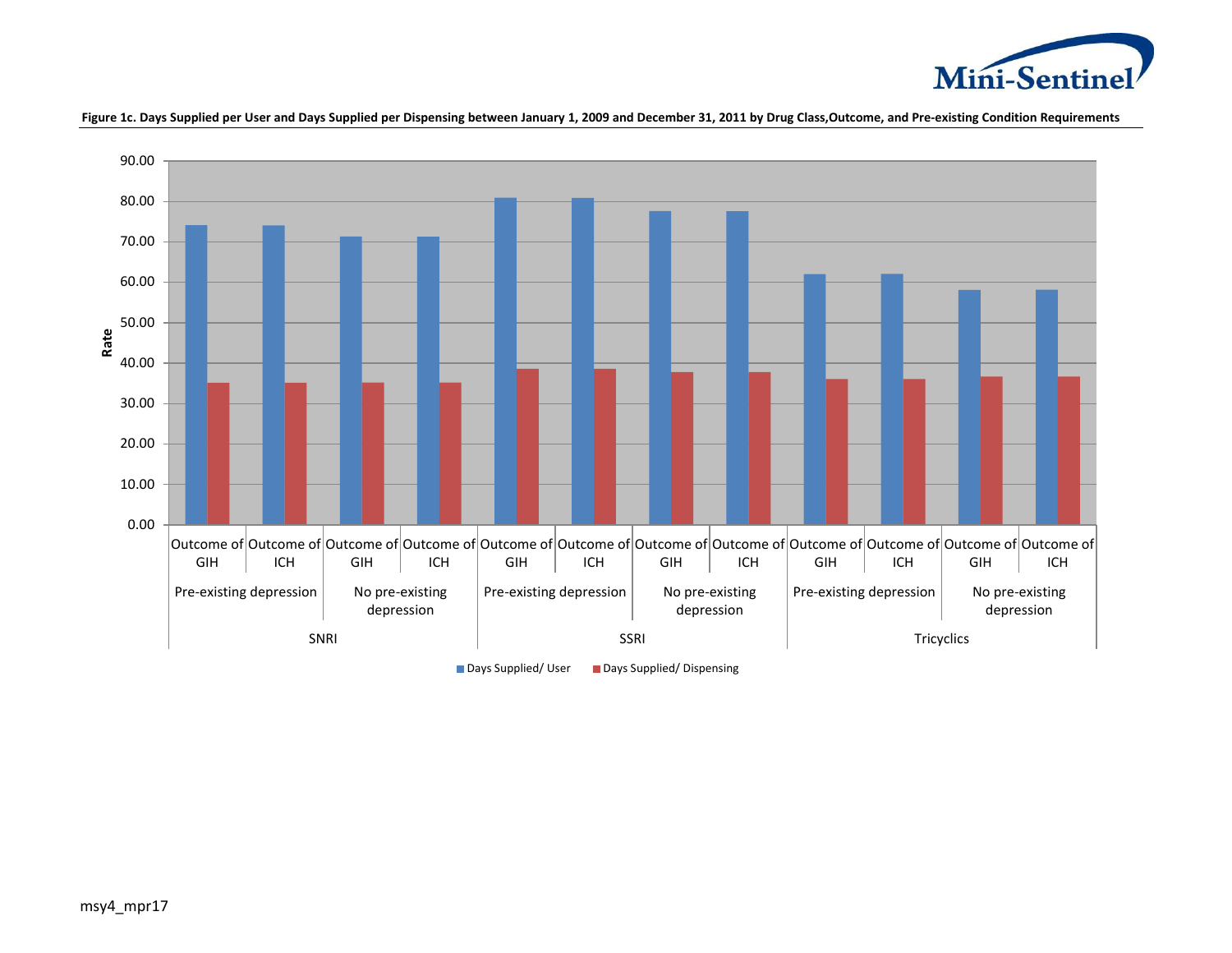

**Table 2. Summary of Incident Anti-Depressant Use and Intracerebral and Gastrointestinal Bleeding in the MSDD between January 1, 2009 and December 31, 2011, by Drug Class, Outcome, and Age Group**

|                                 |              |                 |                    |                   |              |               |                |                    | New Users/1K   | Days      |              | Days              |              |
|---------------------------------|--------------|-----------------|--------------------|-------------------|--------------|---------------|----------------|--------------------|----------------|-----------|--------------|-------------------|--------------|
|                                 | <b>New</b>   | <b>New</b>      |                    | <b>Total Days</b> |              | <b>New</b>    | Eligible       |                    | Eligible       | Supplied/ | Dispensings/ | Supplied/         | Events/100K  |
|                                 | <b>Users</b> | <b>Episodes</b> | <b>Dispensings</b> | Supplied          | Days at Risk | <b>Events</b> | <b>Members</b> | <b>Member-Days</b> | <b>Members</b> | User      | User         | <b>Dispensing</b> | Days at Risk |
| <b>SNRIS</b>                    |              |                 |                    |                   |              |               |                |                    |                |           |              |                   |              |
| <b>No Pre-Existing Criteria</b> |              |                 |                    |                   |              |               |                |                    |                |           |              |                   |              |
| Outcome of GIH                  |              |                 |                    |                   |              |               |                |                    |                |           |              |                   |              |
| 0 to 19                         | 22,639       | 23,141          | 45,597             | 1,458,394         | 1,425,941    | 10            | 17,794,973     | 10,104,214,067     | 1.27           | 64.42     | 2.01         | 31.98             | 0.70         |
| 20 to 34                        | 137,698      | 142,517         | 253,277            | 8,141,594         | 7,929,203    | 84            | 16,330,747     | 7,557,824,648      | 8.43           | 59.13     | 1.84         | 32.15             | 1.06         |
| 35 to 49                        | 250,839      | 261,268         | 494,293            | 16,770,414        | 16,359,144   | 130           | 17,088,964     | 9,223,526,523      | 14.68          | 66.86     | 1.97         | 33.93             | 0.79         |
| 50 to 64                        | 232,618      | 243,030         | 491,995            | 18,235,149        | 17,776,656   | 198           | 14, 187, 275   | 8,353,164,045      | 16.40          | 78.39     | 2.12         | 37.06             | 1.11         |
| 65 to 79                        | 56,410       | 59,003          | 120,656            | 4,893,626         | 4,786,230    | 102           | 4,863,639      | 3,054,896,932      | 11.60          | 86.75     | 2.14         | 40.56             | 2.13         |
| $80+$                           | 14,615       | 15,109          | 35,757             | 1,289,452         | 1,257,443    | 49            | 1,465,354      | 980,469,223        | 9.97           | 88.23     | 2.45         | 36.06             | 3.90         |
| Outcome of ICH                  |              |                 |                    |                   |              |               |                |                    |                |           |              |                   |              |
| 0 to 19                         | 22,670       | 23,173          | 45,649             | 1,460,055         | 1,427,845    | $\mathbf 0$   | 17,795,270     | 10,105,598,416     | 1.27           | 64.40     | 2.01         | 31.98             | 0.00         |
| 20 to 34                        | 137,951      | 142,794         | 253,663            | 8,153,232         | 7,942,723    | 14            | 16,331,803     | 7,560,516,181      | 8.45           | 59.10     | 1.84         | 32.14             | 0.18         |
| 35 to 49                        | 251,114      | 261,582         | 494,862            | 16,788,476        | 16,383,901   | 31            | 17,089,744     | 9,226,412,811      | 14.69          | 66.86     | 1.97         | 33.93             | 0.19         |
| 50 to 64                        | 232,815      | 243,273         | 492,324            | 18,246,864        | 17,798,272   | 86            | 14,187,793     | 8,356,634,232      | 16.41          | 78.37     | 2.11         | 37.06             | 0.48         |
| 65 to 79                        | 56,445       | 59,048          | 120,692            | 4,894,248         | 4,788,465    | 67            | 4,863,937      | 3,057,356,774      | 11.60          | 86.71     | 2.14         | 40.55             | 1.40         |
| $80+$                           | 14,653       | 15,147          | 35,862             | 1,293,546         | 1,262,795    | 44            | 1,465,485      | 981,907,087        | 10.00          | 88.28     | 2.45         | 36.07             | 3.48         |
| <b>Pre-Existing Depression</b>  |              |                 |                    |                   |              |               |                |                    |                |           |              |                   |              |
| Outcome of GIH                  |              |                 |                    |                   |              |               |                |                    |                |           |              |                   |              |
| 0 to 19                         | 12,815       | 13,024          | 26,770             | 859,238           | 840,238      | 8             | 479,488        | 112,171,768        | 26.73          | 67.05     | 2.09         | 32.10             | 0.95         |
| 20 to 34                        | 67,480       | 68,836          | 127,171            | 4,117,404         | 4,005,925    | 48            | 1,138,457      | 236,228,027        | 59.27          | 61.02     | 1.88         | 32.38             | 1.20         |
| 35 to 49                        | 114,210      | 117,068         | 233,071            | 7,938,388         | 7,736,652    | 76            | 1,592,830      | 374,781,753        | 71.70          | 69.51     | 2.04         | 34.06             | 0.98         |
| 50 to 64                        | 98,499       | 101,322         | 220,422            | 8,173,518         | 7,956,455    | 103           | 1,449,700      | 376,317,090        | 67.94          | 82.98     | 2.24         | 37.08             | 1.29         |
| 65 to 79                        | 24,205       | 24,963          | 55,626             | 2,228,122         | 2,179,071    | 53            | 529,574        | 149,444,550        | 45.71          | 92.05     | 2.30         | 40.06             | 2.43         |
| $80+$                           | 6,384        | 6,506           | 17,193             | 617,362           | 602,167      | 21            | 224,790        | 63,293,712         | 28.40          | 96.70     | 2.69         | 35.91             | 3.49         |
| Outcome of ICH                  |              |                 |                    |                   |              |               |                |                    |                |           |              |                   |              |
| 0 to 19                         | 12,843       | 13,054          | 26,822             | 860,868           | 842,073      | $\mathbf 0$   | 479,623        | 112,300,590        | 26.78          | 67.03     | 2.09         | 32.10             | 0.00         |
| 20 to 34                        | 67,651       | 69,017          | 127,411            | 4,124,561         | 4,013,976    | 7             | 1,138,986      | 236,586,450        | 59.40          | 60.97     | 1.88         | 32.37             | 0.17         |
| 35 to 49                        | 114,385      | 117,269         | 233,369            | 7,947,962         | 7,749,306    | 17            | 1,593,269      | 375,253,598        | 71.79          | 69.48     | 2.04         | 34.06             | 0.22         |
| 50 to 64                        | 98,608       | 101,453         | 220,594            | 8,178,730         | 7,969,155    | 50            | 1,449,780      | 376,746,106        | 68.02          | 82.94     | 2.24         | 37.08             | 0.63         |
| 65 to 79                        | 24,219       | 24,982          | 55,714             | 2,230,471         | 2,181,267    | 30            | 529,535        | 149,676,025        | 45.74          | 92.10     | 2.30         | 40.03             | 1.38         |
| $80+$                           | 6,402        | 6,524           | 17,276             | 621,269           | 605,965      | 21            | 224,802        | 63,422,124         | 28.48          | 97.04     | 2.70         | 35.96             | 3.47         |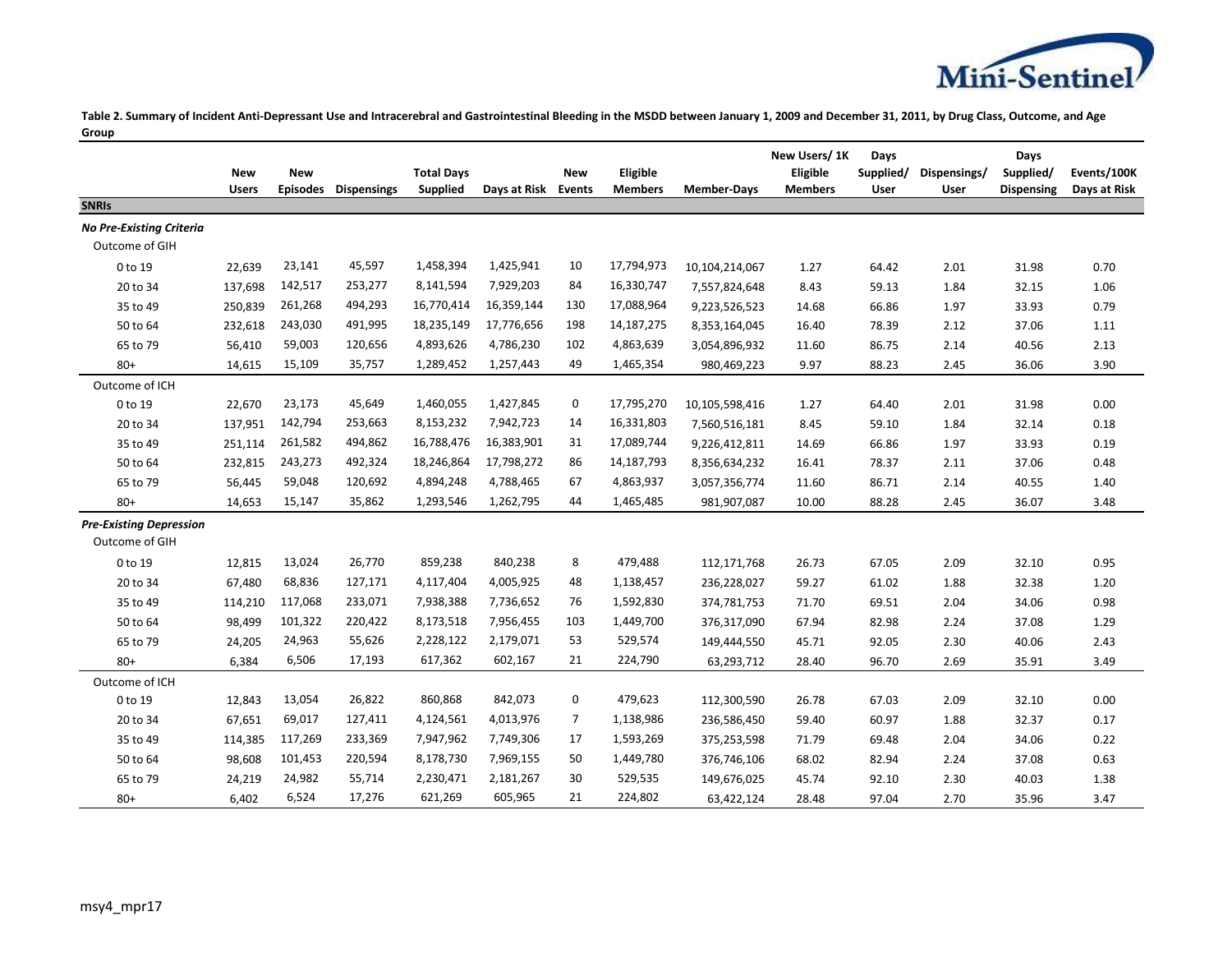

**Table 2. Summary of Incident Anti-Depressant Use and Intracerebral and Gastrointestinal Bleeding in the MSDD between January 1, 2009 and December 31, 2011, by Drug Class, Outcome, and Age Group**

|                                 |              |                 |                    |                   |              |                |                |                    | New Users/1K   | Days      |              | Days              |              |
|---------------------------------|--------------|-----------------|--------------------|-------------------|--------------|----------------|----------------|--------------------|----------------|-----------|--------------|-------------------|--------------|
|                                 | <b>New</b>   | <b>New</b>      |                    | <b>Total Days</b> |              | <b>New</b>     | Eligible       |                    | Eligible       | Supplied/ | Dispensings/ | Supplied/         | Events/100K  |
| <b>SSRIS</b>                    | <b>Users</b> | <b>Episodes</b> | <b>Dispensings</b> | Supplied          | Days at Risk | <b>Events</b>  | <b>Members</b> | <b>Member-Days</b> | <b>Members</b> | User      | <b>User</b>  | <b>Dispensing</b> | Days at Risk |
| <b>No Pre-Existing Criteria</b> |              |                 |                    |                   |              |                |                |                    |                |           |              |                   |              |
| Outcome of GIH                  |              |                 |                    |                   |              |                |                |                    |                |           |              |                   |              |
| 0 to 19                         | 257,251      | 270,777         | 550,642            | 18,432,628        | 17,863,807   | 162            | 17,689,224     | 9,970,342,486      | 14.54          | 71.65     | 2.14         | 33.47             | 0.91         |
| 20 to 34                        | 692,309      | 739,632         | 1,277,240          | 44,217,676        | 42,666,006   | 370            | 15,987,046     | 7,226,823,174      | 43.30          | 63.87     | 1.84         | 34.62             | 0.87         |
| 35 to 49                        | 859,952      | 922,648         | 1,695,647          | 62,159,262        | 60,234,271   | 486            | 16,521,668     | 8,688,033,769      | 52.05          | 72.28     | 1.97         | 36.66             | 0.81         |
| 50 to 64                        | 679,596      | 728,560         | 1,439,270          | 57,962,205        | 56,211,469   | 583            | 13,595,391     | 7,804,960,196      | 49.99          | 85.29     | 2.12         | 40.27             | 1.04         |
| 65 to 79                        | 231,787      | 249,940         | 529,019            | 24,146,365        | 23,457,694   | 552            | 4,615,313      | 2,825,329,357      | 50.22          | 104.17    | 2.28         | 45.64             | 2.35         |
| $80+$                           | 97,885       | 104,544         | 256,705            | 10,546,994        | 10,200,822   | 370            | 1,376,048      | 890,330,433        | 71.13          | 107.75    | 2.62         | 41.09             | 3.63         |
| Outcome of ICH                  |              |                 |                    |                   |              |                |                |                    |                |           |              |                   |              |
| 0 to 19                         | 257,460      | 271,016         | 550,984            | 18,444,803        | 17,884,994   | 9              | 17,689,525     | 9,971,599,066      | 14.55          | 71.64     | 2.14         | 33.48             | 0.05         |
| 20 to 34                        | 692,977      | 740,429         | 1,278,346          | 44,253,926        | 42,714,986   | 65             | 15,988,093     | 7,229,204,342      | 43.34          | 63.86     | 1.84         | 34.62             | 0.15         |
| 35 to 49                        | 860,395      | 923,192         | 1,696,175          | 62,175,577        | 60,273,212   | 118            | 16,522,448     | 8,690,594,426      | 52.07          | 72.26     | 1.97         | 36.66             | 0.20         |
| 50 to 64                        | 679,568      | 728,641         | 1,438,232          | 57,921,691        | 56,194,786   | 293            | 13,595,926     | 7,808,112,767      | 49.98          | 85.23     | 2.12         | 40.27             | 0.52         |
| 65 to 79                        | 231,675      | 249,869         | 528,078            | 24,110,507        | 23,444,011   | 335            | 4,615,625      | 2,827,580,726      | 50.19          | 104.07    | 2.28         | 45.66             | 1.43         |
| $80 +$                          | 97,903       | 104,594         | 256,399            | 10,538,411        | 10,201,166   | 295            | 1,376,209      | 891,654,553        | 71.14          | 107.64    | 2.62         | 41.10             | 2.89         |
| <b>Pre-Existing Depression</b>  |              |                 |                    |                   |              |                |                |                    |                |           |              |                   |              |
| Outcome of GIH                  |              |                 |                    |                   |              |                |                |                    |                |           |              |                   |              |
| 0 to 19                         | 110,639      | 114,276         | 232,271            | 7,931,894         | 7,664,669    | 73             | 398,263        | 65,039,734         | 277.80         | 71.69     | 2.10         | 34.15             | 0.95         |
| 20 to 34                        | 258,410      | 267,480         | 478,565            | 17,045,825        | 16,420,006   | 155            | 883,210        | 133,748,990        | 292.58         | 65.96     | 1.85         | 35.62             | 0.94         |
| 35 to 49                        | 320,739      | 332,808         | 651,341            | 24,347,319        | 23,539,295   | 221            | 1,231,229      | 226,834,254        | 260.50         | 75.91     | 2.03         | 37.38             | 0.94         |
| 50 to 64                        | 255,083      | 264,989         | 562,261            | 23,075,500        | 22,347,041   | 232            | 1,091,803      | 229,565,032        | 233.63         | 90.46     | 2.20         | 41.04             | 1.04         |
| 65 to 79                        | 92,564       | 96,987          | 220,130            | 10,064,948        | 9,778,732    | 225            | 367,838        | 77,117,896         | 251.64         | 108.74    | 2.38         | 45.72             | 2.30         |
| $80+$                           | 39,342       | 41,077          | 105,430            | 4,404,079         | 4,254,126    | 155            | 157,617        | 32,625,201         | 249.61         | 111.94    | 2.68         | 41.77             | 3.64         |
| Outcome of ICH                  |              |                 |                    |                   |              |                |                |                    |                |           |              |                   |              |
| 0 to 19                         | 110,759      | 114,406         | 232,484            | 7,939,319         | 7,675,739    | $\overline{2}$ | 398,406        | 65,102,683         | 278.01         | 71.68     | 2.10         | 34.15             | 0.03         |
| 20 to 34                        | 258,744      | 267,850         | 479,094            | 17,062,597        | 16,442,980   | 21             | 883,763        | 133,962,441        | 292.78         | 65.94     | 1.85         | 35.61             | 0.13         |
| 35 to 49                        | 321,069      | 333,170         | 651,837            | 24,363,509        | 23,565,623   | 40             | 1,231,702      | 227,141,502        | 260.67         | 75.88     | 2.03         | 37.38             | 0.17         |
| 50 to 64                        | 255,194      | 265,142         | 562,039            | 23,065,091        | 22,348,563   | 115            | 1,091,994      | 229,854,422        | 233.70         | 90.38     | 2.20         | 41.04             | 0.51         |
| 65 to 79                        | 92,599       | 97,026          | 220,026            | 10,061,560        | 9,787,115    | 126            | 367,835        | 77,256,428         | 251.74         | 108.66    | 2.38         | 45.73             | 1.29         |
| $80+$                           | 39,333       | 41,073          | 105,167            | 4,394,938         | 4,249,979    | 124            | 157,673        | 32,706,383         | 249.46         | 111.74    | 2.67         | 41.79             | 2.92         |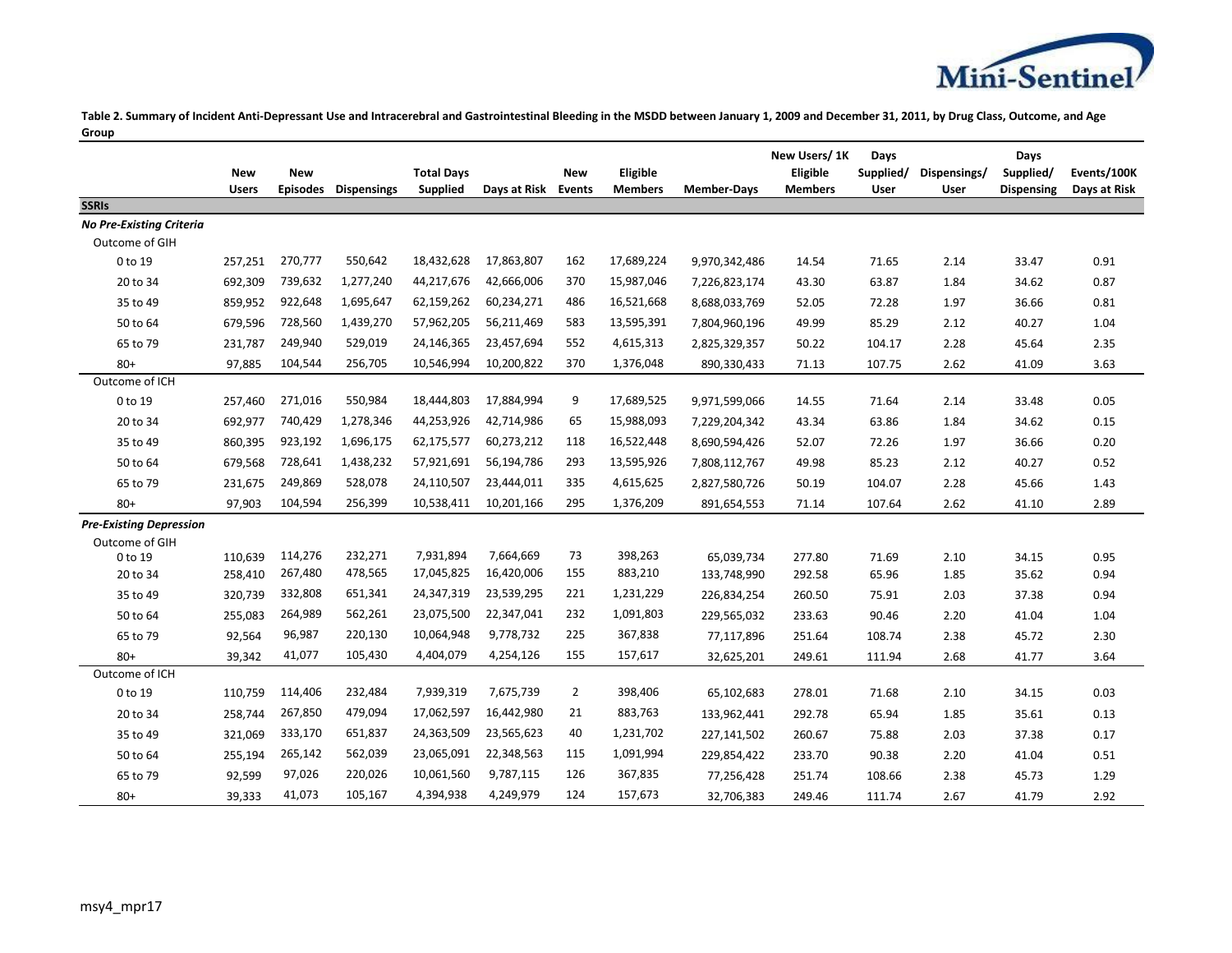

**Table 2. Summary of Incident Anti-Depressant Use and Intracerebral and Gastrointestinal Bleeding in the MSDD between January 1, 2009 and December 31, 2011, by Drug Class, Outcome, and Age Group**

|                                 |              |                 |                    |                   |              |                |                |                    | New Users/1K   | Days      |              | Days              |              |
|---------------------------------|--------------|-----------------|--------------------|-------------------|--------------|----------------|----------------|--------------------|----------------|-----------|--------------|-------------------|--------------|
|                                 | <b>New</b>   | <b>New</b>      |                    | <b>Total Days</b> |              | <b>New</b>     | Eligible       |                    | Eligible       | Supplied/ | Dispensings/ | Supplied/         | Events/100K  |
| <b>Tricyclics</b>               | <b>Users</b> | <b>Episodes</b> | <b>Dispensings</b> | Supplied          | Days at Risk | <b>Events</b>  | <b>Members</b> | <b>Member-Days</b> | <b>Members</b> | User      | User         | <b>Dispensing</b> | Days at Risk |
| <b>No Pre-Existing Criteria</b> |              |                 |                    |                   |              |                |                |                    |                |           |              |                   |              |
| Outcome of GIH                  |              |                 |                    |                   |              |                |                |                    |                |           |              |                   |              |
| 0 to 19                         | 55,239       | 57,600          | 83,482             | 2,743,174         | 2,691,353    | 30             | 17,793,519     | 10,093,129,634     | 3.10           | 49.66     | 1.51         | 32.86             | 1.11         |
| 20 to 34                        | 126,360      | 131,876         | 180,525            | 5,981,631         | 5,836,060    | 66             | 16,391,655     | 7,593,850,213      | 7.71           | 47.34     | 1.43         | 33.13             | 1.13         |
| 35 to 49                        | 211,710      | 223,606         | 328,082            | 11,420,056        | 11,171,296   | 123            | 17,247,205     | 9,329,701,415      | 12.28          | 53.94     | 1.55         | 34.81             | 1.10         |
| 50 to 64                        | 223,837      | 238,059         | 368,902            | 13,877,537        | 13,580,741   | 162            | 14,332,294     | 8,447,451,855      | 15.62          | 62.00     | 1.65         | 37.62             | 1.19         |
| 65 to 79                        | 88,674       | 94,591          | 149,848            | 6,488,913         | 6,378,189    | 107            | 4,856,500      | 3,033,282,137      | 18.26          | 73.18     | 1.69         | 43.30             | 1.68         |
| $80+$                           | 25,178       | 26,700          | 42,869             | 1,814,220         | 1,783,227    | 60             | 1,459,384      | 971,048,693        | 17.25          | 72.06     | 1.70         | 42.32             | 3.36         |
| Outcome of ICH                  |              |                 |                    |                   |              |                |                |                    |                |           |              |                   |              |
| 0 to 19                         | 55,336       | 57,704          | 83,601             | 2,747,584         | 2,696,079    | 10             | 17,793,813     | 10,094,495,685     | 3.11           | 49.65     | 1.51         | 32.87             | 0.37         |
| 20 to 34                        | 126,658      | 132,221         | 180,988            | 5,995,934         | 5,851,831    | 20             | 16,392,735     | 7,596,585,996      | 7.73           | 47.34     | 1.43         | 33.13             | 0.34         |
| 35 to 49                        | 211,997      | 223,927         | 328,720            | 11,440,716        | 11,193,458   | 46             | 17,247,989     | 9,332,674,710      | 12.29          | 53.97     | 1.55         | 34.80             | 0.41         |
| 50 to 64                        | 224,053      | 238,313         | 369,456            | 13,897,222        | 13,608,154   | 85             | 14,332,799     | 8,450,999,278      | 15.63          | 62.03     | 1.65         | 37.62             | 0.62         |
| 65 to 79                        | 88,790       | 94,718          | 150,138            | 6,502,084         | 6,394,884    | 64             | 4,856,784      | 3,035,720,091      | 18.28          | 73.23     | 1.69         | 43.31             | 1.00         |
| $80 +$                          | 25,220       | 26,745          | 42,930             | 1,817,734         | 1,787,422    | 39             | 1,459,520      | 972,462,499        | 17.28          | 72.08     | 1.70         | 42.34             | 2.18         |
| <b>Pre-Existing Depression</b>  |              |                 |                    |                   |              |                |                |                    |                |           |              |                   |              |
| Outcome of GIH                  |              |                 |                    |                   |              |                |                |                    |                |           |              |                   |              |
| 0 to 19                         | 5,862        | 5,971           | 9,373              | 303,074           | 296,549      | 3              | 482,965        | 114,881,682        | 12.14          | 51.70     | 1.60         | 32.33             | 1.01         |
| 20 to 34                        | 23,750       | 24,307          | 35,549             | 1,159,996         | 1,125,221    | 22             | 1,195,308      | 262,448,951        | 19.87          | 48.84     | 1.50         | 32.63             | 1.96         |
| 35 to 49                        | 42,641       | 43,962          | 72,296             | 2,475,850         | 2,409,033    | 47             | 1,724,629      | 435,461,382        | 24.72          | 58.06     | 1.70         | 34.25             | 1.95         |
| 50 to 64                        | 43,745       | 45,330          | 78,796             | 2,916,950         | 2,844,547    | 54             | 1,578,343      | 436,991,244        | 27.72          | 66.68     | 1.80         | 37.02             | 1.90         |
| 65 to 79                        | 14,646       | 15,194          | 27,316             | 1,169,511         | 1,147,553    | 26             | 545,690        | 157,633,096        | 26.84          | 79.85     | 1.87         | 42.81             | 2.27         |
| $80+$                           | 3,810        | 3,930           | 7,147              | 292,287           | 286,901      | $\overline{7}$ | 227,352        | 64,968,643         | 16.76          | 76.72     | 1.88         | 40.90             | 2.44         |
| Outcome of ICH                  |              |                 |                    |                   |              |                |                |                    |                |           |              |                   |              |
| 0 to 19                         | 5,889        | 5,999           | 9,401              | 304,033           | 297,470      | $\overline{2}$ | 483,101        | 115,012,229        | 12.19          | 51.63     | 1.60         | 32.34             | 0.67         |
| 20 to 34                        | 23,861       | 24,426          | 35,720             | 1,165,086         | 1,130,566    | 6              | 1,195,852      | 262,853,793        | 19.95          | 48.83     | 1.50         | 32.62             | 0.53         |
| 35 to 49                        | 42,776       | 44,105          | 72,581             | 2,485,276         | 2,420,736    | 12             | 1,725,076      | 436,001,454        | 24.80          | 58.10     | 1.70         | 34.24             | 0.50         |
| 50 to 64                        | 43,822       | 45,423          | 79,048             | 2,926,045         | 2,856,344    | 24             | 1,578,426      | 437,492,872        | 27.76          | 66.77     | 1.80         | 37.02             | 0.84         |
| 65 to 79                        | 14,683       | 15,235          | 27,437             | 1,174,964         | 1,153,642    | 10             | 545,645        | 157,877,818        | 26.91          | 80.02     | 1.87         | 42.82             | 0.87         |
| $80+$                           | 3,815        | 3,934           | 7,160              | 292,907           | 287,397      | 9              | 227,363        | 65,100,389         | 16.78          | 76.78     | 1.88         | 40.91             | 3.13         |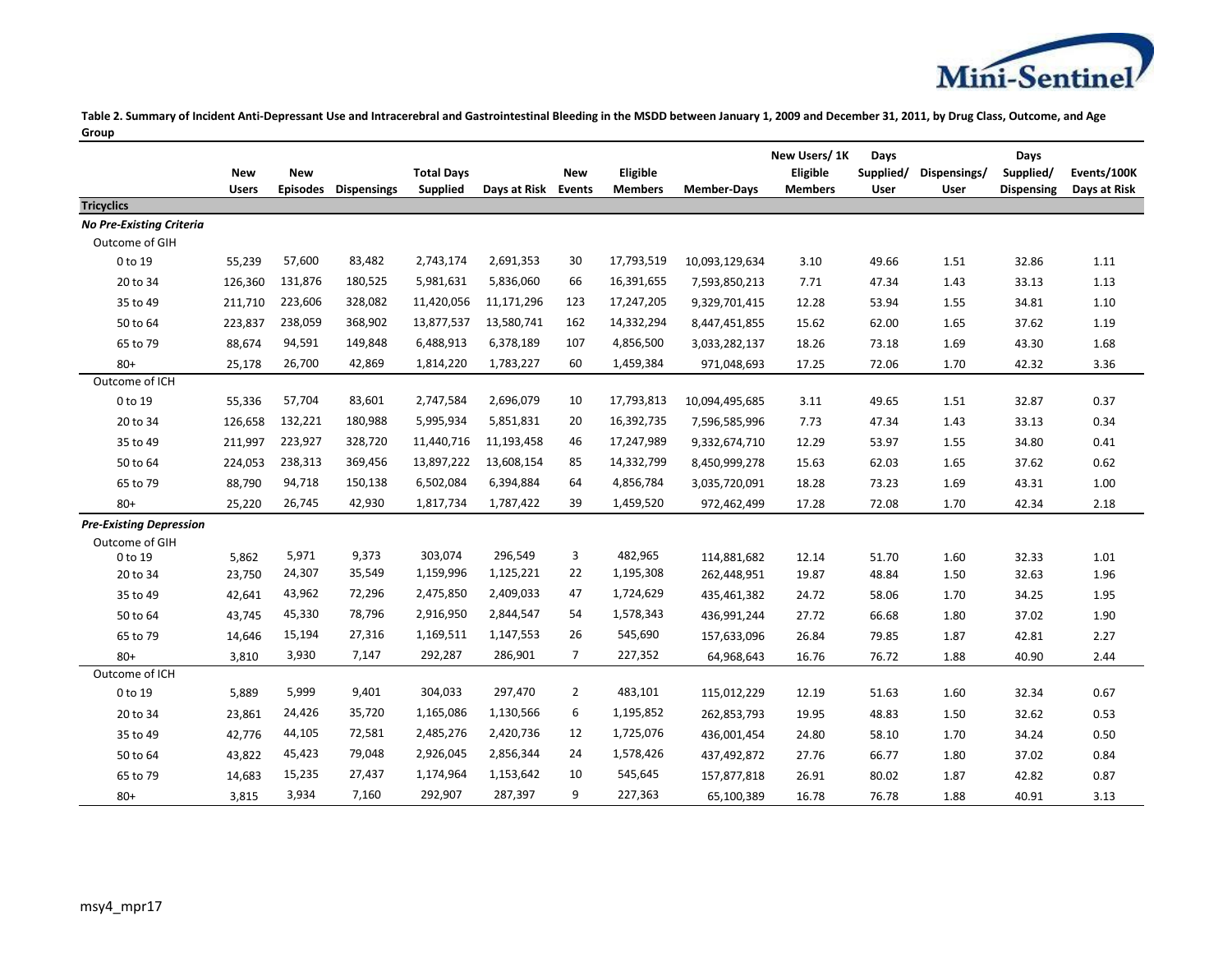

|                                 |                  | New             |                    | <b>Total Days</b> |              | <b>New</b>     | Eligible       |                    | New Users/1K<br>Eligible | Days<br>Supplied/ | Dispensings/ | Days Supplied/ | Events/100K  |
|---------------------------------|------------------|-----------------|--------------------|-------------------|--------------|----------------|----------------|--------------------|--------------------------|-------------------|--------------|----------------|--------------|
| <b>SNRIS</b>                    | <b>New Users</b> | <b>Episodes</b> | <b>Dispensings</b> | Supplied          | Days at Risk | Events         | <b>Members</b> | <b>Member-Days</b> | <b>Members</b>           | User              | User         | Dispensing     | Days at Risk |
| <b>No Pre-Existing Criteria</b> |                  |                 |                    |                   |              |                |                |                    |                          |                   |              |                |              |
| Outcome of GIH                  |                  |                 |                    |                   |              |                |                |                    |                          |                   |              |                |              |
| Female                          | 519,189          | 543,386         | 1,047,429          | 37,045,830        | 36,132,882   | 386            | 33,490,501     | 20,019,350,233     | 15.50                    | 71.35             | 2.02         | 35.37          | 1.07         |
| Male                            | 192,290          | 199,922         | 392,673            | 13,693,033        | 13,353,423   | 187            | 32,441,159     | 19,203,406,637     | 5.93                     | 71.21             | 2.04         | 34.87          | 1.40         |
| Unknown                         | 735              | 760             | 1,473              | 49,766            | 48,312       | 0              | 82,908         | 51,338,568         | 8.87                     | 67.71             | 2.00         | 33.79          | 0.00         |
| Outcome of ICH                  |                  |                 |                    |                   |              |                |                |                    |                          |                   |              |                |              |
| Female                          | 519,789          | 544,077         | 1,048,498          | 37,078,469        | 36,184,082   | 133            | 33,491,649     | 20,026,360,725     | 15.52                    | 71.33             | 2.02         | 35.36          | 0.37         |
| Male                            | 192,508          | 200,180         | 393,082            | 13,708,216        | 13,371,637   | 109            | 32,442,404     | 19,210,718,317     | 5.93                     | 71.21             | 2.04         | 34.87          | 0.82         |
| Unknown                         | 735              | 760             | 1,472              | 49,736            | 48,282       | 0              | 82,909         | 51,346,459         | 8.87                     | 67.67             | 2.00         | 33.79          | 0.00         |
| <b>Pre-Existing Depression</b>  |                  |                 |                    |                   |              |                |                |                    |                          |                   |              |                |              |
| Outcome of GIH                  |                  |                 |                    |                   |              |                |                |                    |                          |                   |              |                |              |
| Female                          | 233,830          | 240,510         | 490,342            | 17,318,106        | 16,876,159   | 216            | 3,452,297      | 893,124,263        | 67.73                    | 74.06             | 2.10         | 35.32          | 1.28         |
| Male                            | 88,719           | 90,892          | 189,294            | 6,595,713         | 6,424,720    | 93             | 1,687,594      | 418,002,494        | 52.57                    | 74.34             | 2.13         | 34.84          | 1.45         |
| Unknown                         | 313              | 317             | 617                | 20,213            | 19,629       | $\mathbf 0$    | 4,682          | 1,110,143          | 66.85                    | 64.58             | 1.97         | 32.76          | 0.00         |
| Outcome of ICH                  |                  |                 |                    |                   |              |                |                |                    |                          |                   |              |                |              |
| Female                          | 234,199          | 240,927         | 491,011            | 17,338,826        | 16,907,711   | 64             | 3,453,065      | 894,249,582        | 67.82                    | 74.03             | 2.10         | 35.31          | 0.38         |
| Male                            | 88,859           | 91,056          | 189,560            | 6,604,882         | 6,434,462    | 61             | 1,687,823      | 418,624,862        | 52.65                    | 74.33             | 2.13         | 34.84          | 0.95         |
| Unknown                         | 312              | 316             | 615                | 20,153            | 19,569       | 0              | 4,681          | 1,110,449          | 66.65                    | 64.59             | 1.97         | 32.77          | 0.00         |
| <b>SSRIs</b>                    |                  |                 |                    |                   |              |                |                |                    |                          |                   |              |                |              |
| <b>No Pre-Existing Criteria</b> |                  |                 |                    |                   |              |                |                |                    |                          |                   |              |                |              |
| Outcome of GIH                  |                  |                 |                    |                   |              |                |                |                    |                          |                   |              |                |              |
| Female                          | 1,884,664        | 2,040,585       | 3,840,764          | 145,998,310       | 141,462,542  | 1,427          | 32,342,187     | 18,744,972,444     | 58.27                    | 77.47             | 2.04         | 38.01          | 1.01         |
| Male                            | 913,000          | 972,338         | 1,901,966          | 71,271,039        | 68,982,337   | 1,095          | 31,913,104     | 18,611,193,186     | 28.61                    | 78.06             | 2.08         | 37.47          | 1.59         |
| Unknown                         | 3,000            | 3,178           | 5,793              | 195,781           | 189,190      | $\mathbf{1}$   | 81,695         | 49,653,785         | 36.72                    | 65.26             | 1.93         | 33.80          | 0.53         |
| Outcome of ICH                  |                  |                 |                    |                   |              |                |                |                    |                          |                   |              |                |              |
| Female                          | 1,885,551        | 2,041,817       | 3,841,650          | 146,031,033       | 141,552,807  | 643            | 32,343,407     | 18,751,058,468     | 58.30                    | 77.45             | 2.04         | 38.01          | 0.45         |
| Male                            | 913,268          | 972,744         | 1,900,770          | 71,218,071        | 68,971,160   | 470            | 31,914,356     | 18,618,026,726     | 28.62                    | 77.98             | 2.08         | 37.47          | 0.68         |
| Unknown                         | 3,003            | 3,180           | 5,794              | 195,811           | 189,188      | $\overline{2}$ | 81,696         | 49,660,686         | 36.76                    | 65.21             | 1.93         | 33.80          | 1.06         |
| <b>Pre-Existing Depression</b>  |                  |                 |                    |                   |              |                |                |                    |                          |                   |              |                |              |
| Outcome of GIH                  |                  |                 |                    |                   |              |                |                |                    |                          |                   |              |                |              |
| Female                          | 729,928          | 762,459         | 1,522,826          | 59,051,353        | 57,123,413   | 628            | 2,627,912      | 511,551,490        | 277.76                   | 80.90             | 2.09         | 38.78          | 1.10         |
| Male                            | 341,981          | 354,121         | 725,087            | 27,748,646        | 26,813,742   | 432            | 1,335,018      | 252,716,486        | 256.16                   | 81.14             | 2.12         | 38.27          | 1.61         |
| Unknown                         | 1,015            | 1,037           | 2,085              | 69,566            | 66,714       | $\mathbf{1}$   | 3,751          | 663,131            | 270.59                   | 68.54             | 2.05         | 33.36          | 1.50         |

## **Table 3. Summary of Incident Anti-Depressant Use and Intracerebral and Gastrointestinal Bleeding in the MSDD between January 1, 2009 and December 31, 2011, by Drug Class, Outcome, and Sex**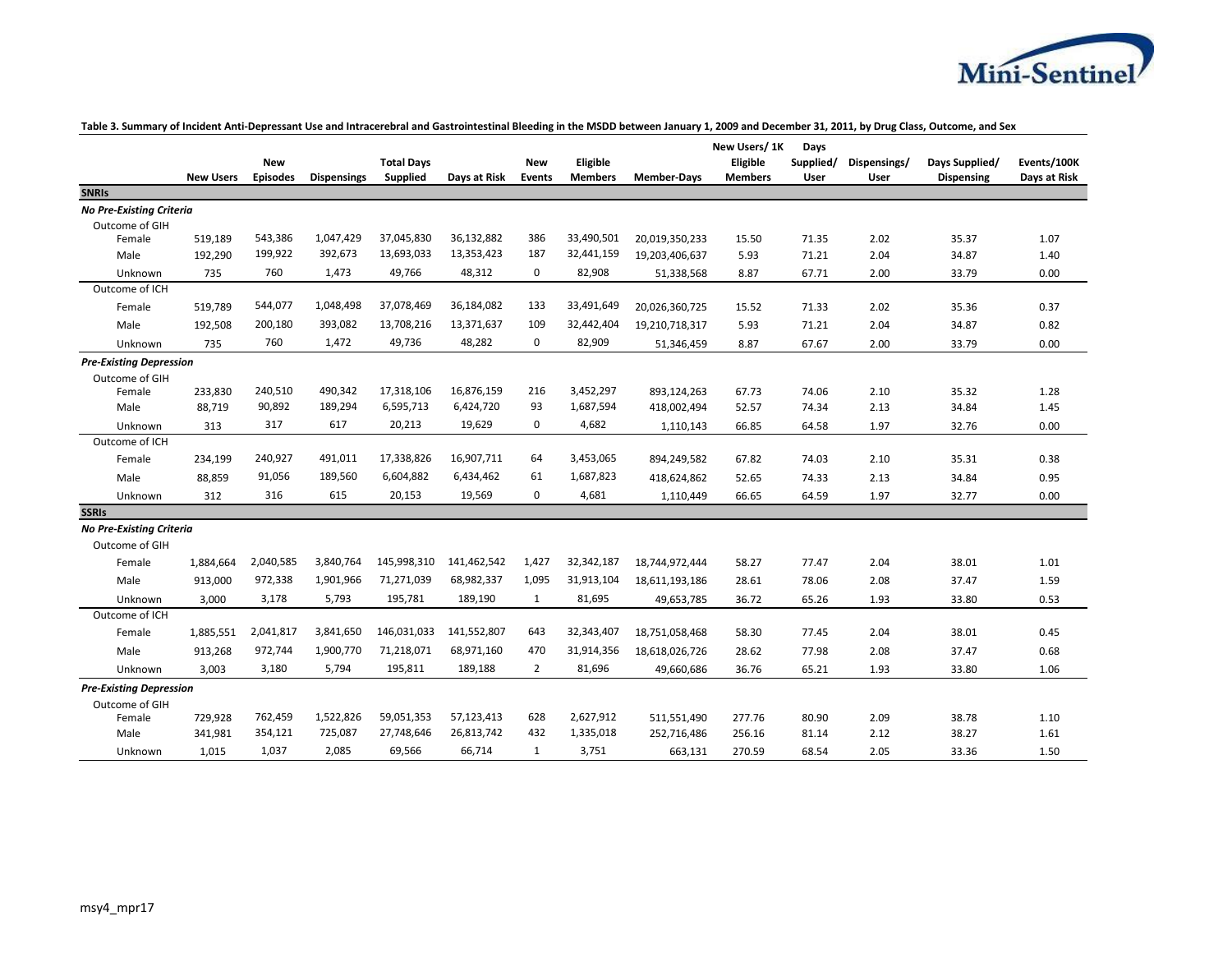

|                                   |                  |                 |                    |                   |              |              |                |                    | New Users/1K   | Days      |              |                   |              |
|-----------------------------------|------------------|-----------------|--------------------|-------------------|--------------|--------------|----------------|--------------------|----------------|-----------|--------------|-------------------|--------------|
|                                   |                  | <b>New</b>      |                    | <b>Total Days</b> |              | <b>New</b>   | Eligible       |                    | Eligible       | Supplied/ | Dispensings/ | Days Supplied/    | Events/100K  |
|                                   | <b>New Users</b> | <b>Episodes</b> | <b>Dispensings</b> | Supplied          | Days at Risk | Events       | <b>Members</b> | <b>Member-Days</b> | <b>Members</b> | User      | User         | <b>Dispensing</b> | Days at Risk |
| Outcome of ICH                    |                  |                 |                    |                   |              |              |                |                    |                |           |              |                   |              |
| Female                            | 730,530          | 763,165         | 1,523,709          | 59,081,260        | 57,180,698   | 252          | 2,628,769      | 512,254,670        | 277.90         | 80.87     | 2.09         | 38.77             | 0.44         |
| Male                              | 342,284          | 354,465         | 724,854            | 27,736,218        | 26,822,594   | 176          | 1,335,422      | 253,106,096        | 256.31         | 81.03     | 2.12         | 38.26             | 0.66         |
| Unknown                           | 1,015            | 1,037           | 2,084              | 69,536            | 66,707       | 0            | 3,752          | 663,093            | 270.52         | 68.51     | 2.05         | 33.37             | 0.00         |
| <b>Tricyclics</b>                 |                  |                 |                    |                   |              |              |                |                    |                |           |              |                   |              |
| <b>No Pre-Existing Depression</b> |                  |                 |                    |                   |              |              |                |                    |                |           |              |                   |              |
| Outcome of GIH                    |                  |                 |                    |                   |              |              |                |                    |                |           |              |                   |              |
| Female                            | 496,931          | 529,160         | 789,901            | 29,097,262        | 28,485,342   | 336          | 33,731,387     | 20,180,189,466     | 14.73          | 58.55     | 1.59         | 36.84             | 1.18         |
| Male                              | 230,139          | 242,659         | 362,832            | 13,197,012        | 12,924,861   | 212          | 32,510,773     | 19,236,698,729     | 7.08           | 57.34     | 1.58         | 36.37             | 1.64         |
| Unknown                           | 584              | 613             | 975                | 31,257            | 30,663       | 0            | 83,171         | 51,575,752         | 7.02           | 53.52     | 1.67         | 32.06             | 0.00         |
| Outcome of ICH                    |                  |                 |                    |                   |              |              |                |                    |                |           |              |                   |              |
| Female                            | 497,648          | 529,976         | 791,457            | 29,151,345        | 28,547,673   | 156          | 33,732,541     | 20,187,344,889     | 14.75          | 58.58     | 1.59         | 36.83             | 0.55         |
| Male                              | 230,471          | 243,039         | 363,401            | 13,218,672        | 12,953,616   | 107          | 32,512,001     | 19,244,009,200     | 7.09           | 57.36     | 1.58         | 36.37             | 0.83         |
| Unknown                           | 584              | 613             | 975                | 31,257            | 30,539       | $\mathbf{1}$ | 83,172         | 51,584,170         | 7.02           | 53.52     | 1.67         | 32.06             | 3.27         |
| <b>Pre-Existing Depression</b>    |                  |                 |                    |                   |              |              |                |                    |                |           |              |                   |              |
| Outcome of GIH                    |                  |                 |                    |                   |              |              |                |                    |                |           |              |                   |              |
| Female                            | 99,692           | 103,314         | 170,638            | 6,202,725         | 6,047,213    | 107          | 3,684,007      | 1,012,075,141      | 27.06          | 62.22     | 1.71         | 36.35             | 1.77         |
| Male                              | 34,293           | 35,290          | 59,683             | 2,110,254         | 2,057,947    | 52           | 1,763,931      | 459,061,822        | 19.44          | 61.54     | 1.74         | 35.36             | 2.53         |
| Unknown                           | 86               | 90              | 156                | 4,689             | 4,644        | 0            | 4,962          | 1,248,035          | 17.33          | 54.52     | 1.81         | 30.06             | 0.00         |
| Outcome of ICH                    |                  |                 |                    |                   |              |              |                |                    |                |           |              |                   |              |
| Female                            | 99,975           | 103,620         | 171,319            | 6,226,151         | 6,073,763    | 38           | 3,684,763      | 1,013,352,800      | 27.13          | 62.28     | 1.71         | 36.34             | 0.63         |
| Male                              | 34,403           | 35,413          | 59,873             | 2,117,501         | 2,067,750    | 25           | 1,764,169      | 459,737,440        | 19.50          | 61.55     | 1.74         | 35.37             | 1.21         |
| Unknown                           | 85               | 89              | 155                | 4,659             | 4,642        | 0            | 4,963          | 1,248,315          | 17.13          | 54.81     | 1.82         | 30.06             | 0.00         |

### **Table 3. Summary of Incident Anti-Depressant Use and Intracerebral and Gastrointestinal Bleeding in the MSDD between January 1, 2009 and December 31, 2011, by Drug Class, Outcome, and Sex**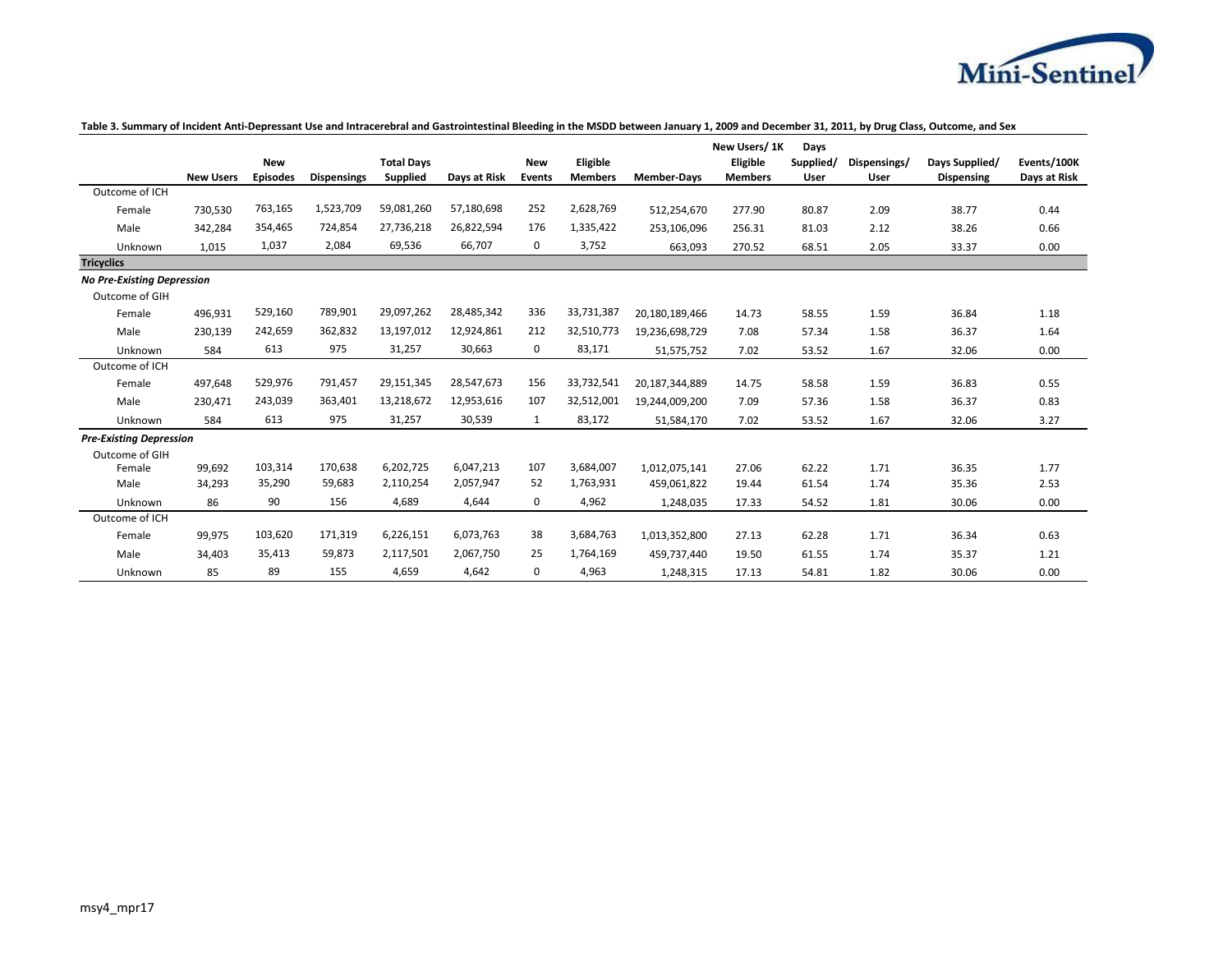

|                                 | <b>New Users</b> | <b>New</b><br><b>Episodes</b> | <b>Dispensings</b> | <b>Total Days</b><br>Supplied | Days at Risk | <b>New</b><br><b>Events</b> | Eligible<br><b>Members</b> | <b>Member-Days</b> | New Users/1K<br>Eligible<br><b>Members</b> | Days<br>User | Supplied/ Dispensings/<br>User | Days<br>Supplied/<br><b>Dispensing</b> | Events/100K<br>Days at Risk |
|---------------------------------|------------------|-------------------------------|--------------------|-------------------------------|--------------|-----------------------------|----------------------------|--------------------|--------------------------------------------|--------------|--------------------------------|----------------------------------------|-----------------------------|
| <b>SNRIS</b>                    |                  |                               |                    |                               |              |                             |                            |                    |                                            |              |                                |                                        |                             |
| <b>No Pre-Existing Criteria</b> |                  |                               |                    |                               |              |                             |                            |                    |                                            |              |                                |                                        |                             |
| Outcome of GIH                  |                  |                               |                    |                               |              |                             |                            |                    |                                            |              |                                |                                        |                             |
| 2009                            | 279,313          | 280,568                       | 575,902            | 20,575,923                    | 20,074,988   | 204                         | 47,444,569                 | 13,556,777,263     | 5.89                                       | 73.67        | 2.06                           | 35.73                                  | 1.02                        |
| 2010                            | 244,146          | 245,211                       | 501,526            | 17,637,472                    | 17,201,386   | 209                         | 45,658,237                 | 13,100,100,254     | 5.35                                       | 72.24        | 2.05                           | 35.17                                  | 1.22                        |
| 2011                            | 217,555          | 218,289                       | 364,147            | 12,575,234                    | 12,258,243   | 160                         | 44,113,511                 | 12,617,217,921     | 4.93                                       | 57.80        | 1.67                           | 34.53                                  | 1.31                        |
| Outcome of ICH                  |                  |                               |                    |                               |              |                             |                            |                    |                                            |              |                                |                                        |                             |
| 2009                            | 279,668          | 280,933                       | 576,600            | 20,598,533                    | 20,106,155   | 98                          | 47,446,443                 | 13,561,717,472     | 5.89                                       | 73.65        | 2.06                           | 35.72                                  | 0.49                        |
| 2010                            | 244,473          | 245,542                       | 502,001            | 17,652,298                    | 17,222,924   | 85                          | 45,660,077                 | 13,104,896,025     | 5.35                                       | 72.21        | 2.05                           | 35.16                                  | 0.49                        |
| 2011                            | 217,804          | 218,542                       | 364,451            | 12,585,590                    | 12,274,922   | 59                          | 44,114,980                 | 12,621,812,004     | 4.94                                       | 57.78        | 1.67                           | 34.53                                  | 0.48                        |
| <b>Pre-Existing Depression</b>  |                  |                               |                    |                               |              |                             |                            |                    |                                            |              |                                |                                        |                             |
| Outcome of GIH                  |                  |                               |                    |                               |              |                             |                            |                    |                                            |              |                                |                                        |                             |
| 2009                            | 122,958          | 123,282                       | 269,062            | 9,642,350                     | 9,398,641    | 101                         | 2,744,069                  | 437,948,128        | 44.81                                      | 78.42        | 2.19                           | 35.84                                  | 1.07                        |
| 2010                            | 110,509          | 110,812                       | 240,282            | 8,428,950                     | 8,212,536    | 126                         | 2,730,550                  | 442,769,379        | 40.47                                      | 76.27        | 2.17                           | 35.08                                  | 1.53                        |
| 2011                            | 97,415           | 97,625                        | 170,909            | 5,862,732                     | 5,709,331    | 82                          | 2,609,464                  | 431,519,393        | 37.33                                      | 60.18        | 1.75                           | 34.30                                  | 1.44                        |
| Outcome of ICH                  |                  |                               |                    |                               |              |                             |                            |                    |                                            |              |                                |                                        |                             |
| 2009                            | 123,169          | 123,496                       | 269,413            | 9,653,395                     | 9,414,058    | 49                          | 2,744,952                  | 438,508,960        | 44.87                                      | 78.38        | 2.19                           | 35.83                                  | 0.52                        |
| 2010                            | 110,706          | 111,013                       | 240,623            | 8,439,699                     | 8,226,058    | 49                          | 2,731,451                  | 443,368,542        | 40.53                                      | 76.24        | 2.17                           | 35.07                                  | 0.60                        |
| 2011                            | 97,580           | 97,790                        | 171,150            | 5,870,767                     | 5,721,626    | 27                          | 2,610,270                  | 432,107,391        | 37.38                                      | 60.16        | 1.75                           | 34.30                                  | 0.47                        |
| <b>SSRIs</b>                    |                  |                               |                    |                               |              |                             |                            |                    |                                            |              |                                |                                        |                             |
| <b>No Pre-Existing Criteria</b> |                  |                               |                    |                               |              |                             |                            |                    |                                            |              |                                |                                        |                             |
| Outcome of GIH                  |                  |                               |                    |                               |              |                             |                            |                    |                                            |              |                                |                                        |                             |
| 2009                            | 1,083,635        | 1,091,717                     | 2,211,273          | 84,314,034                    | 81,767,641   | 951                         | 45,929,885                 | 12,915,258,355     | 23.59                                      | 77.81        | 2.04                           | 38.13                                  | 1.16                        |
| 2010                            | 1,020,886        | 1,028,180                     | 2,052,954          | 77,533,504                    | 75,139,754   | 876                         | 44,176,087                 | 12,478,436,882     | 23.11                                      | 75.95        | 2.01                           | 37.77                                  | 1.17                        |
| 2011                            | 891,162          | 896,204                       | 1,484,296          | 55,617,592                    | 53,726,674   | 696                         | 42,658,545                 | 12,012,124,178     | 20.89                                      | 62.41        | 1.67                           | 37.47                                  | 1.30                        |
| Outcome of ICH                  |                  |                               |                    |                               |              |                             |                            |                    |                                            |              |                                |                                        |                             |
| 2009                            | 1,084,150        | 1,092,252                     | 2,210,708          | 84,277,756                    | 81,778,664   | 412                         | 45,931,884                 | 12,919,735,235     | 23.60                                      | 77.74        | 2.04                           | 38.12                                  | 0.50                        |
| 2010                            | 1,021,363        | 1,028,684                     | 2,052,630          | 77,524,987                    | 75,163,694   | 410                         | 44,177,960                 | 12,482,786,840     | 23.12                                      | 75.90        | 2.01                           | 37.77                                  | 0.55                        |
| 2011                            | 891,747          | 896,805                       | 1,484,876          | 55,642,172                    | 53,770,797   | 293                         | 42,660,127                 | 12,016,223,805     | 20.90                                      | 62.40        | 1.67                           | 37.47                                  | 0.54                        |
| <b>Pre-Existing Depression</b>  |                  |                               |                    |                               |              |                             |                            |                    |                                            |              |                                |                                        |                             |
| Outcome of GIH                  |                  |                               |                    |                               |              |                             |                            |                    |                                            |              |                                |                                        |                             |
| 2009                            | 396,726          | 398,229                       | 859,799            | 33,735,537                    | 32,671,919   | 388                         | 1,969,632                  | 256,886,554        | 201.42                                     | 85.03        | 2.17                           | 39.24                                  | 1.19                        |
| 2010                            | 382,376          | 383,869                       | 808,668            | 31,114,277                    | 30,098,936   | 376                         | 1,947,060                  | 258,105,000        | 196.39                                     | 81.37        | 2.11                           | 38.48                                  | 1.25                        |
| 2011                            | 334,514          | 335,519                       | 581,531            | 22,019,751                    | 21,233,014   | 297                         | 1,839,704                  | 249,939,553        | 181.83                                     | 65.83        | 1.74                           | 37.87                                  | 1.40                        |